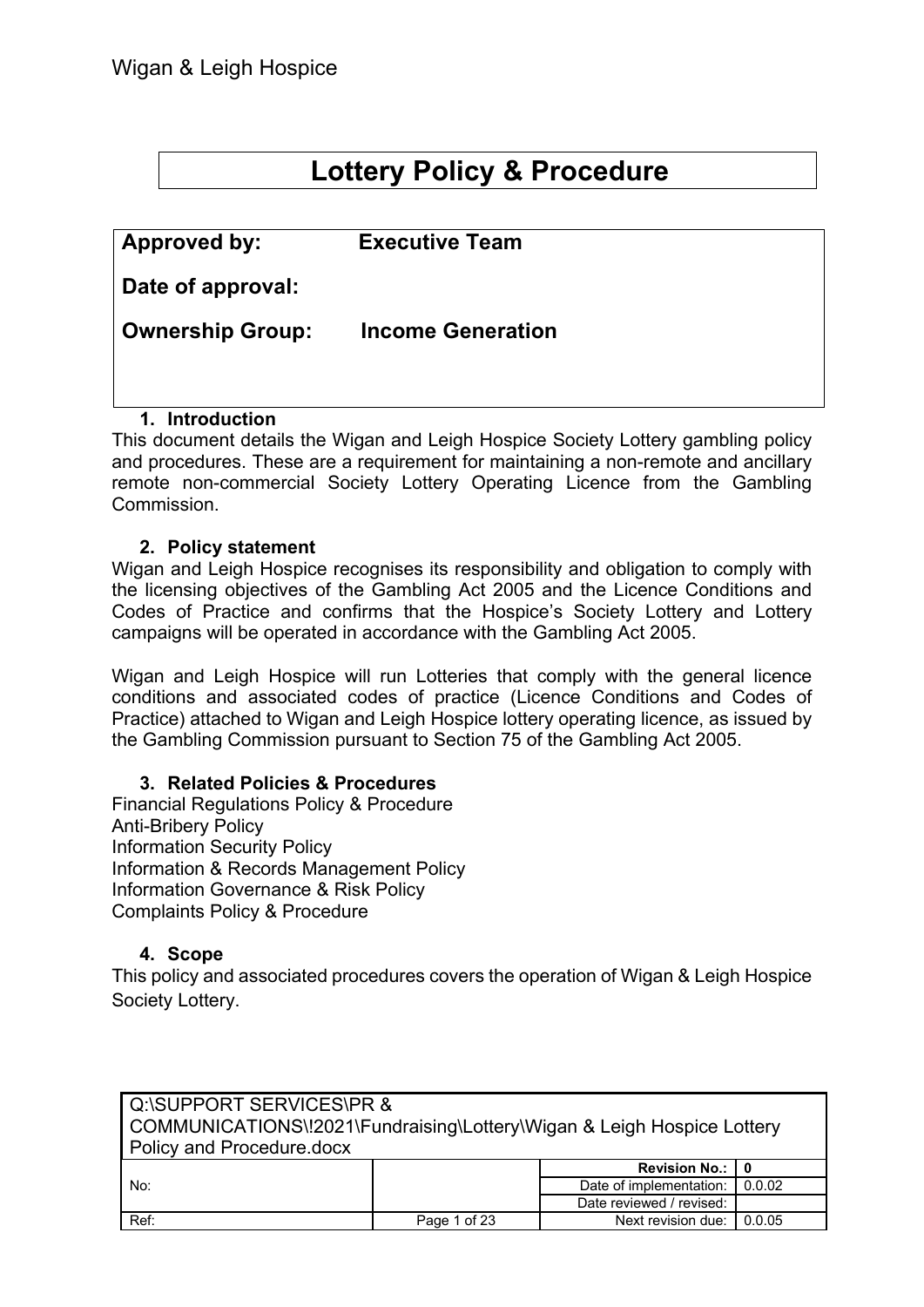#### **5. Responsibility / Accountability**

Board of Trustees: formal adoption of this policy and associated procedures Chief Executive: ensuring this policy and associated procedures is implemented Head of Finance & Support Services: ensuring the policy operates in accordance with the Hospice financial regulations

Head of Income Generation: overall responsibility for the Hospice Lottery operation performance

Fundraising & Lottery Manager: day-to-day responsibility for Hospice Lottery.

#### **6. Procedures**

#### **6.1Introduction**

Wigan and Leigh Hospice will alter this policy to reflect any future changes to the Gambling Commission's Licence Conditions and Codes of Practice.

#### **Small**‐**scale operator status**

Wigan and Leigh Hospice will operate as a small‐scale operator, as defined in the Gambling Act 2005 (Definition of Small‐Scale Operator) Regulations 2006.

Any changes required to the list of employees whose details and responsibilities have previously been provided to the Gambling Commission in relation to the operating licence (as in those qualifying persons named on Wigan and Leigh Hospice Lottery operating licence) or changes to registered address, trading name, equipment type used will be provided in writing by the Head of Income Generation to the Gambling Commission, no later than 28 days after the change has occurred.

#### **Cash handling**

Wigan and Leigh Hospice and any contractors will ensure that access to any office used for Lottery administration purposes is controlled and secure. This includes any area within the hospice premises that is used for the storage of Lottery related records.

All staff will, whenever and wherever possible, ensure that customers' personal details e.g. customers debit/credit card details are stored as safely and securely as possible.

They shall also be stored out of sight as safely and securely as possible prior to processing and shall be stored overnight in an office safe.

Staff operating the Hospice Lottery are trained as part of their induction process in the understanding of, and the strict adherence to Wigan and Leigh Hospice financial regulations policy and procedure.

#### **Protection of Customer Funds**

| Q:\SUPPORT SERVICES\PR &                                               |                         |                          |        |  |
|------------------------------------------------------------------------|-------------------------|--------------------------|--------|--|
| COMMUNICATIONS\!2021\Fundraising\Lottery\Wigan & Leigh Hospice Lottery |                         |                          |        |  |
| Policy and Procedure.docx                                              |                         |                          |        |  |
|                                                                        |                         | Revision No.:   0        |        |  |
| No:                                                                    | Date of implementation: | 0.0.02                   |        |  |
|                                                                        |                         | Date reviewed / revised: |        |  |
| Ref:                                                                   | Page 2 of 23            | Next revision due:       | 0.0.05 |  |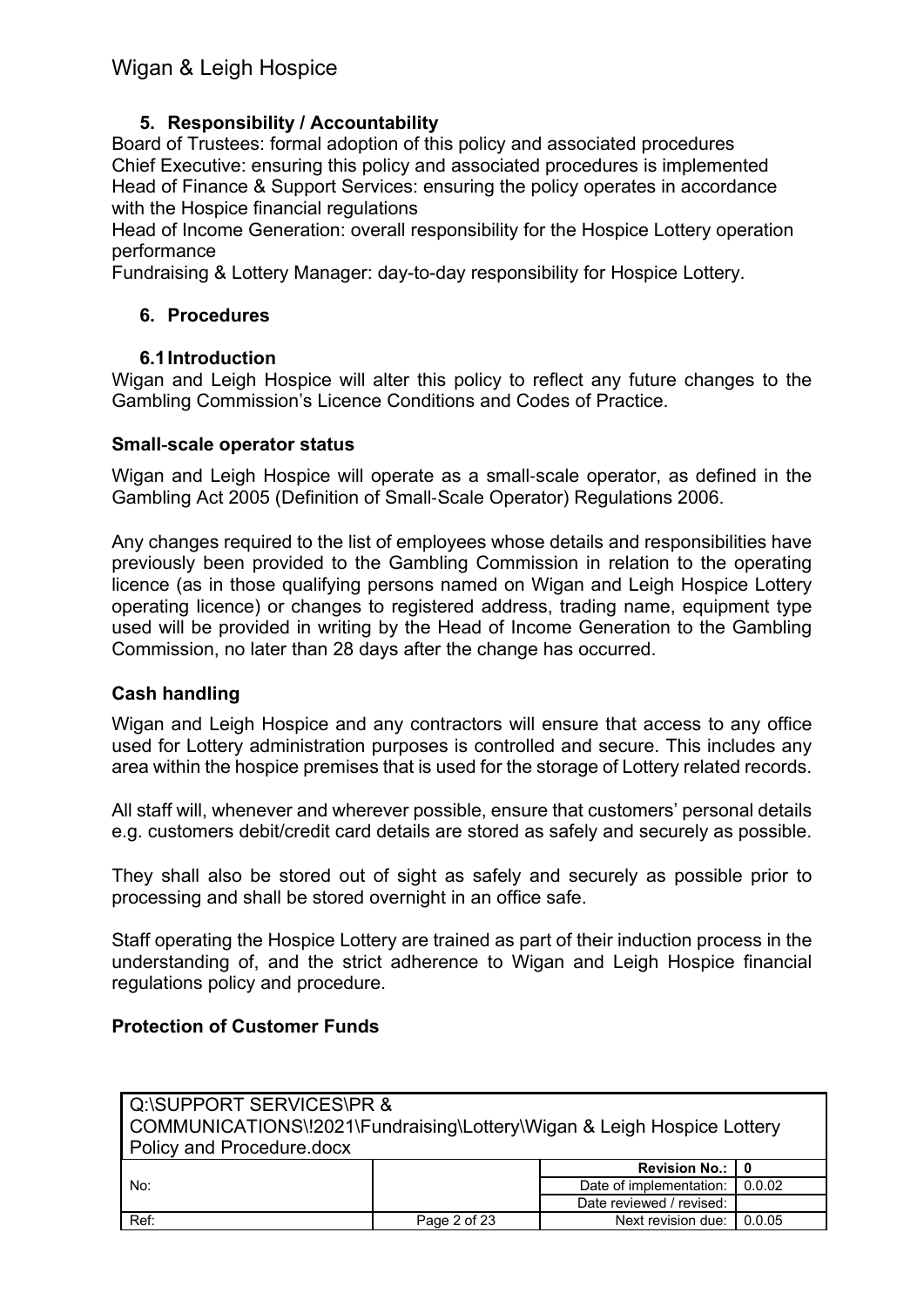All customer funds intended for the use in future gambling and/or lottery subscriptions will be held in a separate bank account or accounts relating to the Lottery and will be completely separate from the charity's other income.

#### **Player Records**

Within The Hospice Lottery Terms and Conditions it states that it is the players' responsibility to notify the Hospice of any changes to their lottery membership. We will ensure these changes are updated on our database promptly.

Steps will be taken by the Hospice to ensure Lottery player records are kept up to date. We will ensure the RIP list is received and the details cross referenced on our player records, weekly.

#### **General 'fair and open' provisions**

Wigan and Leigh Hospice will ensure that the terms upon which gambling is offered are fair and reasonable under the Consumer Rights Act (2015). The rules for the Lottery are made available to ticket holders and set out in plain and accessible language - see Lottery Terms and Conditions at Appendix 1. Lottery members will be notified 28 days prior to any changes to the terms and conditions before they come into effect.

#### **Display of licensed status**

Wigan and Leigh Hospice will ensure that 'Licensed by the Gambling Commission' and details of the Gambling Commission's website are printed on all Lottery information. A copy of the Gambling Commission licence will be displayed in the Hospice reception area.

#### **Lottery campaigns**

Wigan and Leigh Hospice will ensure that all of its Lottery campaigns will be operated in accordance with the Gambling Commission's Licence Conditions and Codes of Practice.

#### **6.2 Protection of the business from being a source of crime or disorder, being associated with crime or disorder, or being used to support crime**.

In accordance with the Proceeds of Crime Act (2002), Wigan and Leigh Hospice staff will report the gambling activities of individuals if it is known or suspected that their lifestyle is supported by the proceeds of criminal activity; specifically if it is known or suspected that such individuals are using the proceeds of crime money to take part in the Hospice Lottery activities. Further information on POCA can be accessed at: [http://www.gamblingcommission.gov.uk/pdf/Proceeds-of-crime-act-2002-information](http://www.gamblingcommission.gov.uk/pdf/Proceeds-of-crime-act-2002-information-for-small-businesses.pdf)[for-small-businesses.pdf](http://www.gamblingcommission.gov.uk/pdf/Proceeds-of-crime-act-2002-information-for-small-businesses.pdf)

| <b>I</b> Q:\SUPPORT SERVICES\PR &<br>COMMUNICATIONS\!2021\Fundraising\Lottery\Wigan & Leigh Hospice Lottery<br>Policy and Procedure.docx |              |                          |        |
|------------------------------------------------------------------------------------------------------------------------------------------|--------------|--------------------------|--------|
|                                                                                                                                          |              | Revision No.:   0        |        |
| No:                                                                                                                                      |              | Date of implementation:  | 0.0.02 |
|                                                                                                                                          |              | Date reviewed / revised: |        |
| Ref:                                                                                                                                     | Page 3 of 23 | Next revision due:       | 0.0.05 |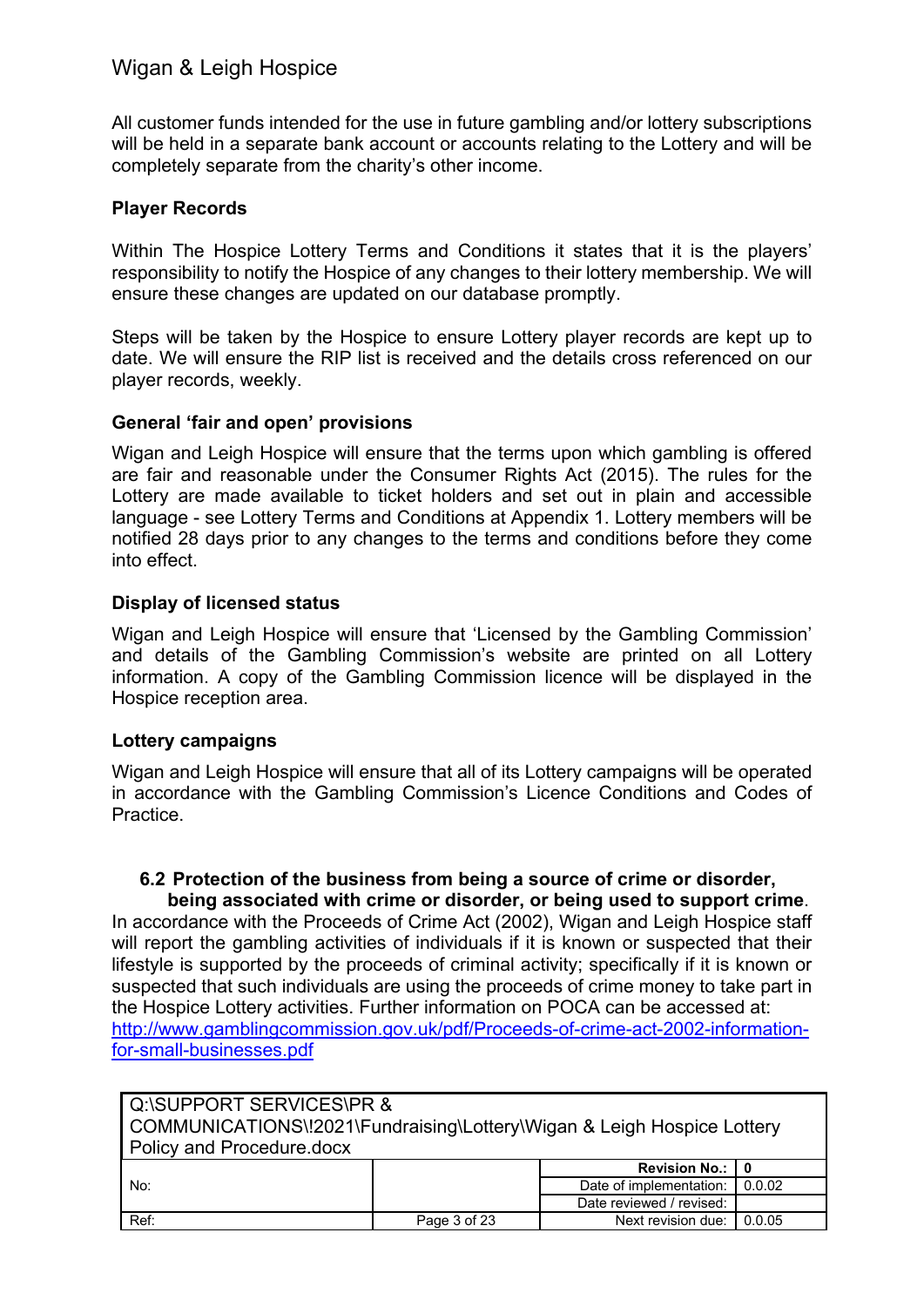#### **6.3 Money Laundering**

Money laundering is a process by which the proceeds of crime are converted into assets which appear to have a legitimate origin, so that they can be retained permanently or recycled into further criminal enterprises or spent as a lifestyle. Any individual will contravene the regulations if they were to become aware of, or suspect the existence of criminal property and continue to be involved in a matter which relates to that property without reporting their concerns.

Although the likelihood of any suspicious activity related to money laundering is considered to be an extremely low risk in relation to the Hospice Lottery, Wigan and Leigh Hospice is committed to ensuring that all necessary safeguards are in place with regard to the receipt of money in order to avoid it being used to launder money that may originate from the proceeds of crime.

The Head of Finance & Support Services is the designated Anti Money Laundering Officer (AMLO) for the Hospice. All relevant staff are trained on the requirements of the regulations and informed of the need to report any suspicious cash transactions to the AMLO for the purpose of informing the relevant authorities.

Where a member of staff suspects that money laundering activity is taking place/has taken place, a disclosure must be made immediately or as soon as practically possible by telephone to the AMLO. If the AMLO is unavailable the issue must be raised with a member of the executive team. No discussion should take place with colleagues as confidentiality is paramount.

The AMLO will determine whether or not to submit - online or otherwise - a suspicious activity report (SAR) to the National Crime Agency (NCA) and will maintain records of all suspicious activity notifications received and the decision-making process to address them. The AMLO may consider seeking advice from an appropriate authority, such as the Gambling Commission, before deciding if a SAR should be submitted.

#### **6.4 Lottery Campaigns**

Wigan and Leigh Hospice will ensure that its Lottery activities or campaigns operate within the law. The Hospice will refuse to contract with any contractors or agents who it suspects may be associated with any potential or actual criminal activities.

#### **6.5 Hospice employees/self**‐**employed agents or canvassers**

Wigan and Leigh Hospice will maintain ongoing training of all relevant staff via monthly meetings. This will cover issues such as general Gambling Commission licensing regulations and code of conduct, problem gamblers, vulnerable people, money laundering and suspicion of criminal activities. Staff involved in promoting the Hospice Lottery will be trained to a satisfactory standard to ensure compliance with the Hospice Lottery policy and procedures.

| Q:\SUPPORT SERVICES\PR &                                               |              |                           |        |
|------------------------------------------------------------------------|--------------|---------------------------|--------|
| COMMUNICATIONS\!2021\Fundraising\Lottery\Wigan & Leigh Hospice Lottery |              |                           |        |
| <b>Policy and Procedure docx</b>                                       |              |                           |        |
|                                                                        |              | Revision No.:   0         |        |
| No:                                                                    |              | Date of implementation: I | 0.0.02 |
|                                                                        |              | Date reviewed / revised:  |        |
| Ref:                                                                   | Page 4 of 23 | Next revision due:        | 0.0.05 |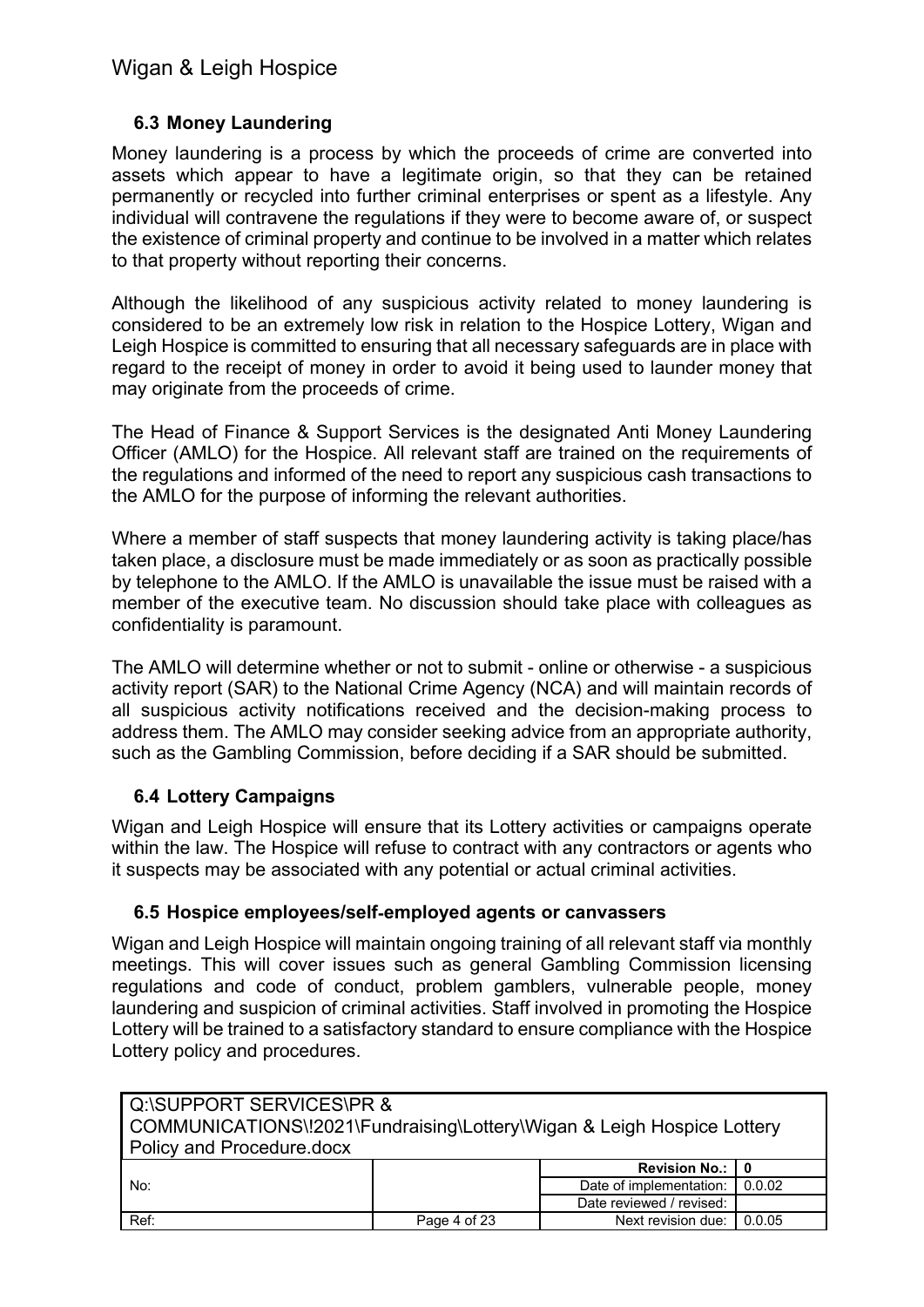#### **6.6Ensuring that children and other vulnerable people will be protected from being harmed or exploited by gambling**

#### **Children**

Wigan and Leigh Hospice will ensure that the Lottery rules and any Lottery marketing and promotional literature, including any Lottery tickets, clearly advertise the minimum legal age limit.

Wigan and Leigh Hospice will not accept Lottery entries from children who are known to be under 16 years old or are suspected of being under 16 and cannot prove otherwise by producing acceptable identification documents such as a valid driving licence, passport or identity card. The Hospice will refund in full any Lottery money that may have been received if a child under 16 years old is found to have participated in a Lottery after the Lottery draw has taken place. Any prizes that might otherwise have been due to them will not be paid out. If prizes have already been paid out, all reasonable attempts will be made to recover them.

#### **Suspected problem gamblers**

In the event that an application to participate in the Hospice Lottery is received from a suspected problem gambler, the customer will be tactfully referred to Gamcare - tel: 0808 8020 133 [\(www.gamcare.co.uk\)](http://www.gamcare.co.uk/) by the Fundraising and Lottery Manager. The customer's details will be logged for the purposes of possible exclusion in future lotteries should any similar incidents re‐occur. All written and verbal communication between staff and suspected problem gamblers must be monitored and discussed with the Fundraising and Lottery Manager and Head of Income Generation.

In the event that an existing customer is suspected of becoming a problem gambler, any requests for any additional lottery entries/tickets in excess of the recommended maximums will be tactfully refused and the customer's details logged for the purposes of possible exclusion from future lotteries should any similar incidents re‐occur.

If members of staff have concerns that a customer's behaviour may be related to having problems with gambling, the Fundraising and Lottery Manager will be informed at the earliest available opportunity. Indicative behaviour may include signs of distress, agitation, aggression, intense mood swings, hysteria, remorse or even damage to property and violence or the threat of violence to staff. Members of staff should bear in mind their own personal safety and follow the policy and not engage with a customer displaying problem gambling signs but report to the Fundraising and Lottery Manager.

The Fundraising and Lottery Manager will assess the circumstances and make a judgement as to whether it is appropriate to suggest to the customer that they might want to be provided with information regarding where they can seek professional advice about the nature of their gambling activity or have the process of self-exclusion explained for consideration. If the customer refuses such information the Fundraising

| Q:\SUPPORT SERVICES\PR &                                               |              |                          |        |  |
|------------------------------------------------------------------------|--------------|--------------------------|--------|--|
| COMMUNICATIONS\!2021\Fundraising\Lottery\Wigan & Leigh Hospice Lottery |              |                          |        |  |
| <b>Policy and Procedure docx</b>                                       |              |                          |        |  |
|                                                                        |              | Revision No.:   0        |        |  |
| No:                                                                    |              | Date of implementation:  | 0.0.02 |  |
|                                                                        |              | Date reviewed / revised: |        |  |
| Ref:                                                                   | Page 5 of 23 | Next revision due:       | 0.0.05 |  |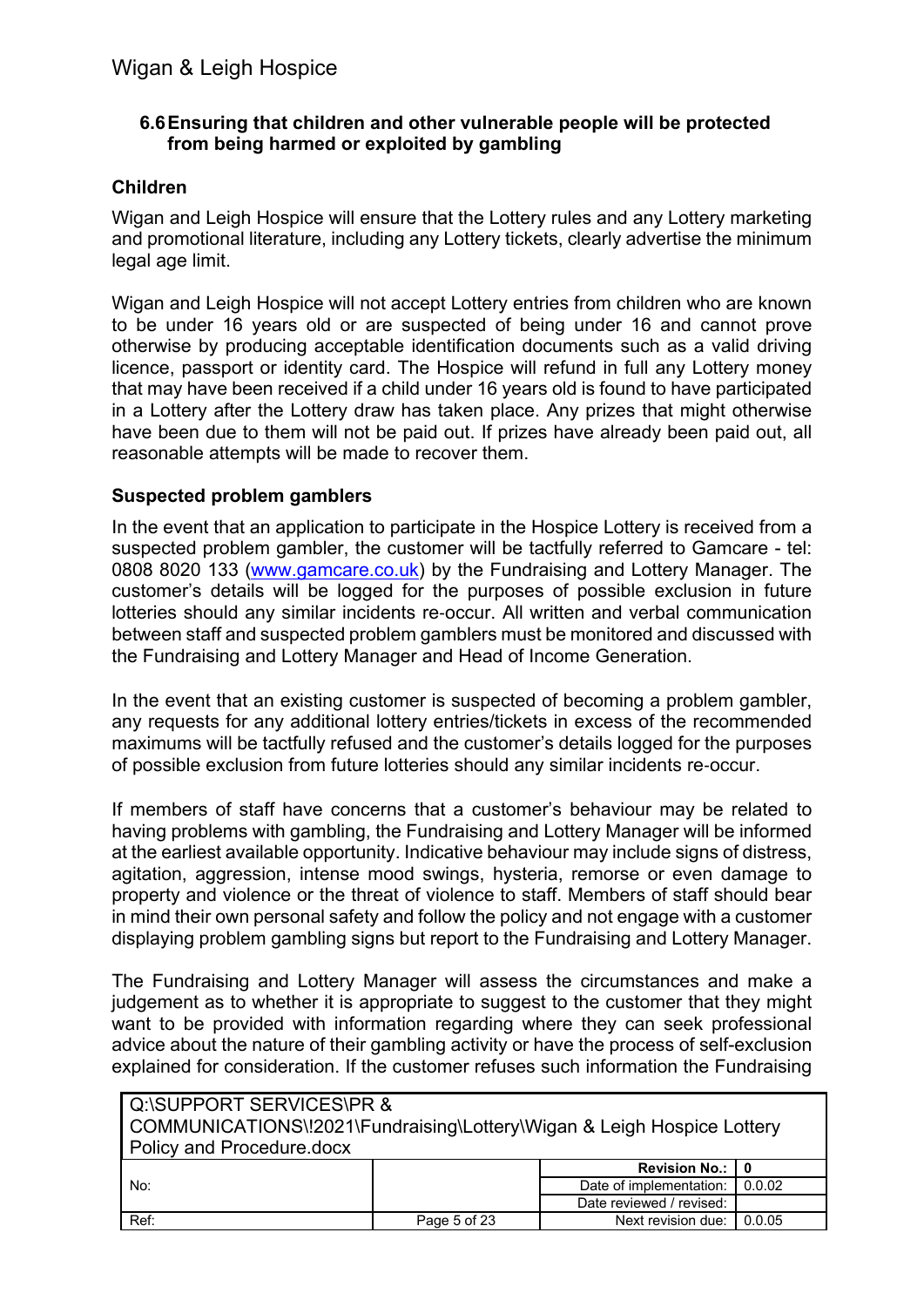and Lottery Manager may consider denying the customer the opportunity of being entered into the Lottery draw.

All interactions, either written or verbal, will be logged on the Lottery database and retained to ensure a record is kept should future issues arise.

#### **Self**‐**Exclusion**

Wigan and Leigh Hospice has procedures in place allowing an individual to selfexclude for a length of time – usually between a minimum of six months and not more than 12 months and will take all reasonable steps to prevent an individual who has entered a self-exclusion agreement from participating in gambling. A request for selfexclusion will be available with immediate effect and with no cooling off period.

Customers will be given the opportunity to self‐exclude either by telephone or in writing to: Lottery Office, Wigan and Leigh Hospice, Kildare Street, Hindley, Wigan WN2 3HZ, tel: 01942 525566, email: lottery@wlh.org.uk.

Wigan and Leigh Hospice is aware that customers who have self-excluded may wish to recommence membership of the Hospice Lottery after the self-exclusion period has expired. In such cases a 'cooling off' period of 24 hours must elapse between the customer's initial request and the entry into the draw.

#### **Other Vulnerable People**

Wigan and Leigh Hospice is committed to ensuring that any communications concerning the Hospice Lottery is not knowingly sent to vulnerable people.

Staff are trained through quarterly review meetings delivered by the Fundraising & Lottery Manager in how they can detect vulnerability in customers/potential customers, the questions to ask to uncover such suspected vulnerability and how to politely decline offers of support from such individuals. People particularly at risk include the elderly, mentally disabled and those under the influence of drugs or alcohol. Wigan and Leigh Hospice will politely refuse to accept any new or subsequent Lottery entries from people who have been discovered to be vulnerable or are suspected of being vulnerable, typically by recommending that the customer speaks with a carer or family member, before proceeding with the gambling transaction.

#### **6.7 Ensuring that gambling is conducted in a fair and open way**

The Wigan and Leigh Hospice Lottery will be conducted in accordance with the terms & conditions as set at Appendix 1. These terms and conditions will be made available to all prospective and current Lottery customers via the Hospice website [www.wlh.org.uk](http://www.wlh.org.uk/) and will be provided in writing, upon request.

| Q:\SUPPORT SERVICES\PR &                                               |              |                          |        |
|------------------------------------------------------------------------|--------------|--------------------------|--------|
| COMMUNICATIONS\!2021\Fundraising\Lottery\Wigan & Leigh Hospice Lottery |              |                          |        |
| <b>Policy and Procedure docx</b>                                       |              |                          |        |
|                                                                        |              | <b>Revision No.: I</b>   | 0      |
| No:                                                                    |              | Date of implementation:  | 0.0.02 |
|                                                                        |              | Date reviewed / revised: |        |
| Ref:                                                                   | Page 6 of 23 | Next revision due:       | 0.0.05 |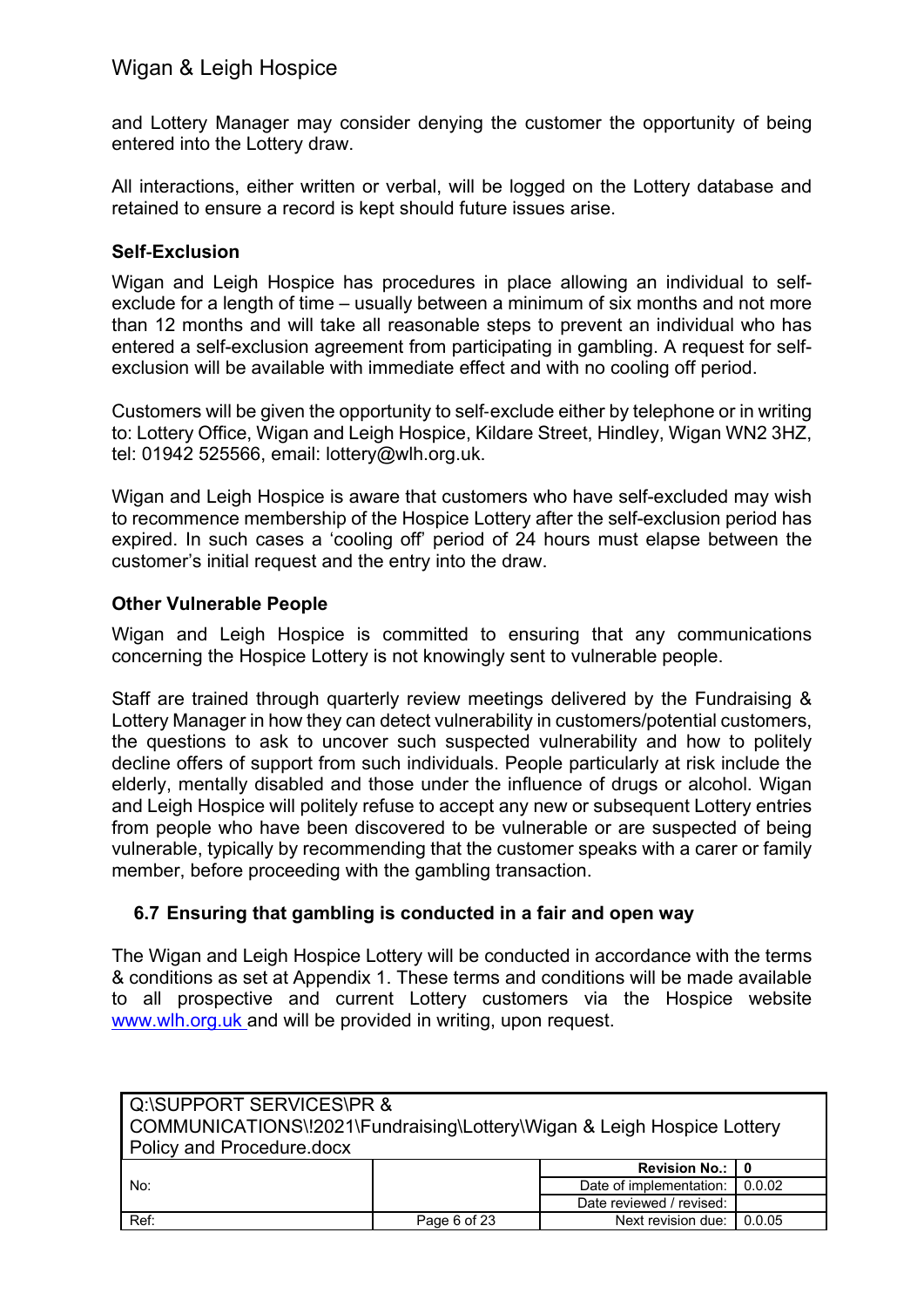Any prospective or current member of the Hospice Lottery is able to access information that enables them to make an informed decision as to whether to take part in the Lottery or not. The Hospice will ensure that this information includes:

- details of the prizes on offer, how members might win and the likelihood of them doing so
- how winners are determined
- how much is raised by the Lottery
- how the proceeds are used for the benefit of the charity
- the percentage spent on prizes
- the percentage spent on expenses

The information will be made available on the Hospice website and in marketing communications and advertising.

#### **6.8 Access to premises**

Wigan and Leigh Hospice will ensure that all employees and any contractors or agents associated with the Hospice lottery are made aware that they must co-operate with the Gambling Commission's enforcement officers in the proper performance of their compliance functions. The Gambling Commission's enforcement officers have rights of entry to premises, as contained in Part 15 of the Gambling Act 2005.

#### **6.9 Information requirements**

Wigan and Leigh Hospice will make all reasonable efforts to ensure that the Gambling Commission is provided with any information that they know relates to or suspect may relate to an offence under the Gambling Act 2005, including an offence resulting from a breach of a licence condition or a code provision having the effect of a licence condition.

Wigan and Leigh Hospice will make all reasonable efforts to ensure that all key events as defined in the Gambling Commission's Licence Conditions and Codes of Practice are reported to the Gambling Commission within five working days of the licensee becoming aware of the events occurrence.

Wigan and Leigh Hospice will make available to the Gambling Commission such information as the Commission may require about the use made of facilities provided in accordance with the Hospice Lottery operating licences, the manner in which gambling authorised by the licence is provided and the manner in which the licensee's business in relation to that gambling is carried out, including in particular information about:

• The numbers of people taking part in the Hospice lottery and the frequency of such activity and any changes in the number of staff associated with the

| Q:\SUPPORT SERVICES\PR &<br>COMMUNICATIONS\!2021\Fundraising\Lottery\Wigan & Leigh Hospice Lottery<br>Policy and Procedure.docx |              |                          |        |
|---------------------------------------------------------------------------------------------------------------------------------|--------------|--------------------------|--------|
|                                                                                                                                 |              | <b>Revision No.:  </b>   | 0      |
| No:                                                                                                                             |              | Date of implementation:  | 0.0.02 |
|                                                                                                                                 |              | Date reviewed / revised: |        |
| Ref:                                                                                                                            | Page 7 of 23 | Next revision due:       | 0.0.05 |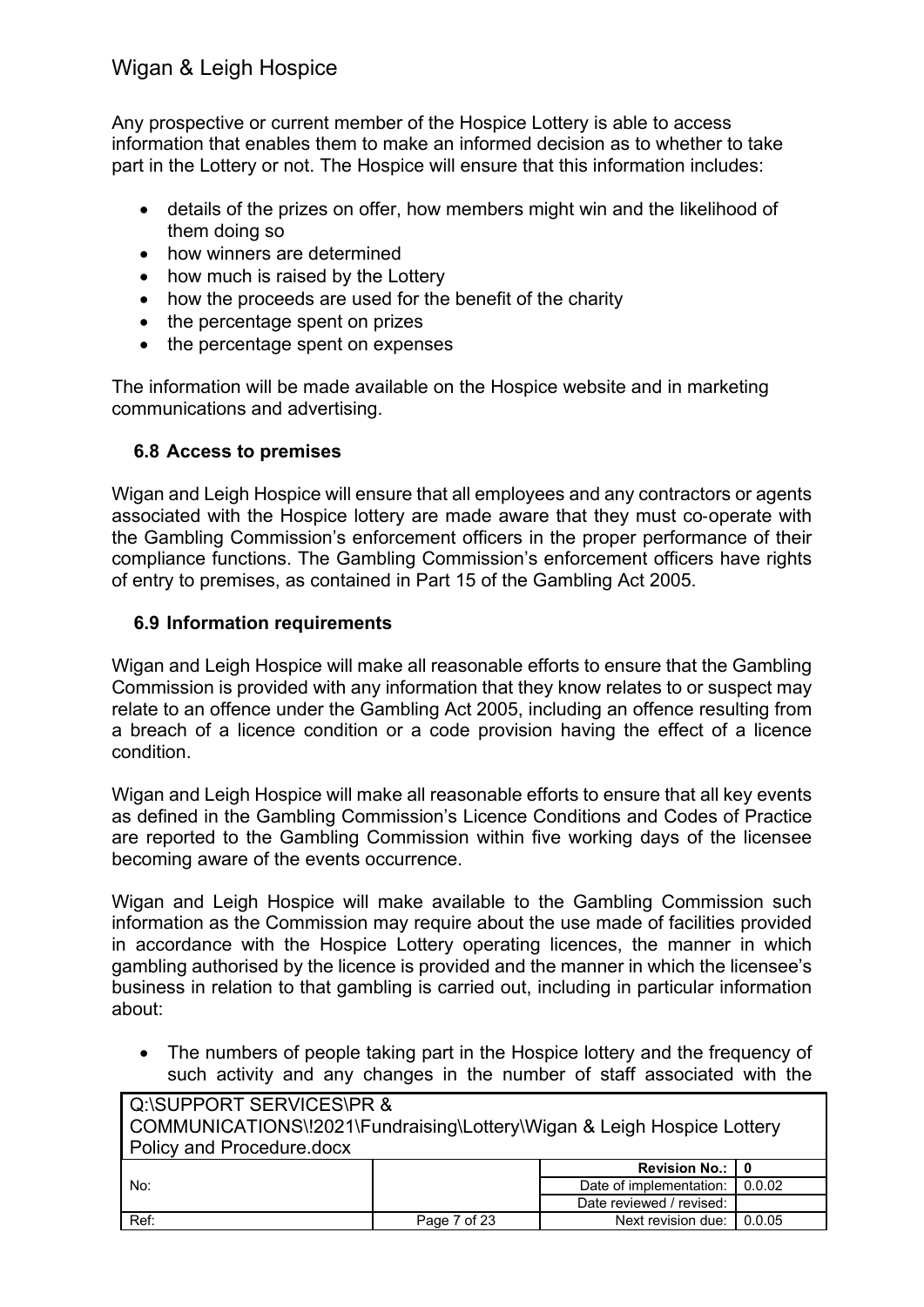Hospice lottery where those changes have a material impact on Wigan and Leigh Hospice gambling business.

- The range of gambling activities provided by Wigan and Leigh Hospice and the numbers of staff employed in connection with them.
- The licensee's policies in relation to and experiences of, problem gambling.

Wigan and Leigh Hospice will complete and submit the following returns to the Gambling Commission, within the following time periods:

- Lottery submissions, within three months of the date of each lottery draw.
- Regulatory returns, within 42 days of the end of each of Wigan and Leigh Hospice annual period which is currently within 42 days of the end of March, each year.

#### **6.10 Marketing**

Wigan and Leigh Hospice will comply with the advertising codes of practice that apply to the form and media in which it advertises its gambling facilities or services and will apply the principles included within these codes of practice.

The hospice's primary means of recruiting members is via face to face canvassing. New members are also able to sign up via the hospice website, either setting up a direct debit or requesting a form to be sent in the post, over the phone by calling the lottery office or by completing a sign up form in person at the Hospice.

#### **6.11 Risk assessment**

A thorough risk assessment has been undertaken of the Hospice Lottery operation, a copy of which is attached at Appendix 2.

#### **6.12 Lottery complaints**

Wigan and Leigh Hospice utilises the Ulysses reporting system to report all incidents and has an in-house Complaints Policy which will be made available to all potential or actual customers upon request and is also available to download on the Hospice website [www.wlh.org.uk.](http://www.wlh.org.uk/)

It is the policy of Wigan and Leigh Hospice Lottery to take any complaint by a customer/member seriously. Any complaint received will be viewed in a positive manner, as a means by which our service can be improved and developed. We are constantly striving to meet the rising expectations of our members, and we welcome

| Q:\SUPPORT SERVICES\PR &                                               |              |                          |        |
|------------------------------------------------------------------------|--------------|--------------------------|--------|
| COMMUNICATIONS\!2021\Fundraising\Lottery\Wigan & Leigh Hospice Lottery |              |                          |        |
| Policy and Procedure.docx                                              |              |                          |        |
| No:                                                                    |              | <b>Revision No.:  </b>   |        |
|                                                                        |              | Date of implementation:  | 0.0.02 |
|                                                                        |              | Date reviewed / revised: |        |
| Ref:                                                                   | Page 8 of 23 | Next revision due:       | 0.0.05 |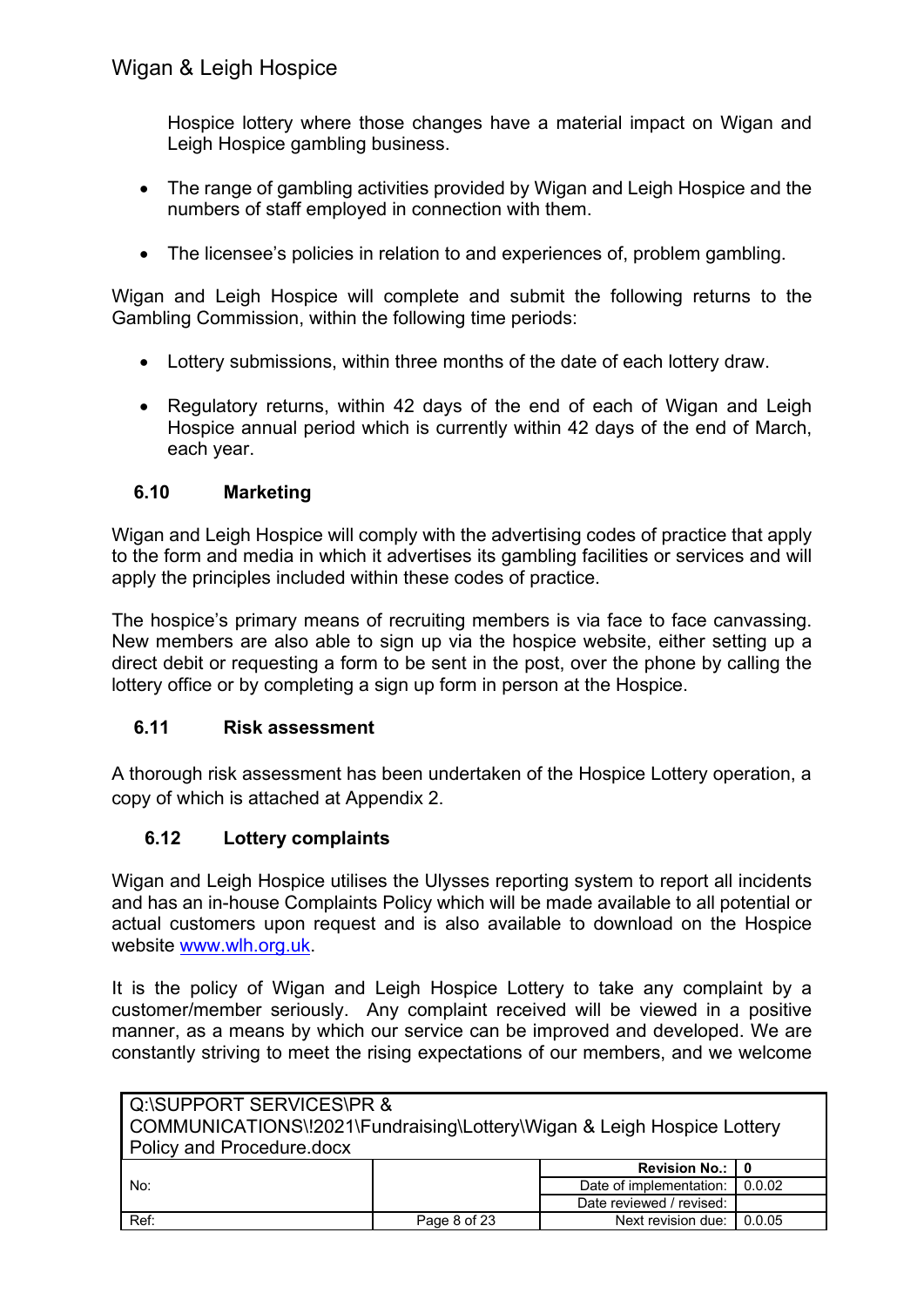feedback on where our services can be improved or where your expectations have not been met.

We actively encourage our members to use the Hospice Complaints Procedure so that issues and concerns can be raised with management and addressed appropriately. Any complaints will be dealt with in accordance with the Wigan and Leigh Hospice Complaints policy. In accordance with this policy if a member still feel dissatisfied after the complaint has progressed through the Hospice internal complaints procedure; as per the agreed protocol arranged on behalf of members by the Hospice Lotteries Association the matter will be referred to an Alternative Dispute Resolution (ADR) Provider, which is the Independent Betting Adjudication Service which can be contacted at:

Independent Betting Adjudication Service PO Box 62639 London EC3P 3AS Tel: 020 7347 5883 Fax: 020 7347 5882 Email: adjudication@ibas-uk.co.uk Website: [www.ibas-uk.com.](http://www.ibas-uk.com/)

The services of the ADR entity is free of charge to the customer. Although the ADR's decision is not binding on the Hospice or the customer, the Hospice will comply with the decision. All complaints records will be available for inspection by the Gambling Commission and held for a period of 3 years.

#### **7. Staff awareness and training**

All staff associated with the Hospice Lottery will be given initial training as part of their induction in relation to the licensing objectives, the Licence Conditions and Codes of Practice and the policies and procedures in relation to the operation of the Hospice Lottery. This will be delivered by the Head of Income Generation. Monthly update meetings between the Fundraising and Lottery Manager and Lottery administrative staff will take place to offer continuous training in the application of this policy in practice. In addition to the monthly updates, more formal annual training will be provided either in-house or with other hospices through the Hospice Lotteries Association. An annual competency assessment will be carried out and recorded by the Head of Income Generation to ensure all associated staff are conversant with this policy and procedure and are applying these principles in day-to-day practice. All key personnel registered with the Gambling Commission have a duty to keep up to date with changes in legislation or practice as advised by the Commission. Such changes

| Q:\SUPPORT SERVICES\PR &                                               |              |                          |        |  |
|------------------------------------------------------------------------|--------------|--------------------------|--------|--|
| COMMUNICATIONS\!2021\Fundraising\Lottery\Wigan & Leigh Hospice Lottery |              |                          |        |  |
| <b>Policy and Procedure docx</b>                                       |              |                          |        |  |
|                                                                        |              | Revision No.:   0        |        |  |
| No:                                                                    |              | Date of implementation:  | 0.0.02 |  |
|                                                                        |              | Date reviewed / revised: |        |  |
| Ref:                                                                   | Page 9 of 23 | Next revision due:       | 0.0.05 |  |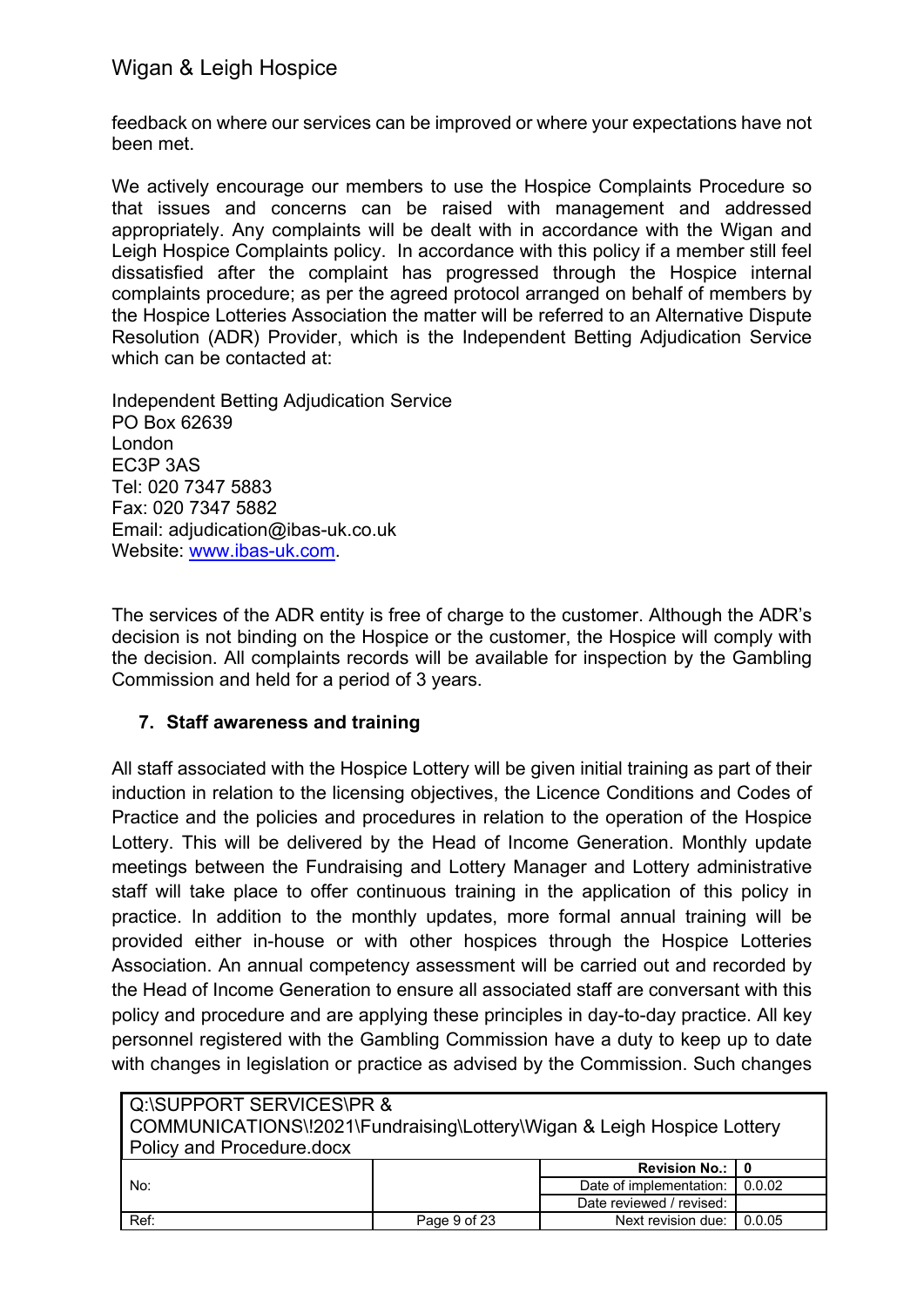will be reflected in an updated policy and procedures and relevant training provided to associated staff.

#### **8. Compliance with Statutory Requirements**

Gambling Act 2005

Gambling Commission Licence Conditions and Codes of Practice

Proceeds of Crime Act 2002

Data Protection Act 2015

General Data Protection Regulation 2018

#### **9. Policy monitoring and review**

Policy review three-yearly or whenever legislation required.

| <b>I</b> Q:\SUPPORT SERVICES\PR &                                      |               |                          |        |  |
|------------------------------------------------------------------------|---------------|--------------------------|--------|--|
| COMMUNICATIONS\!2021\Fundraising\Lottery\Wigan & Leigh Hospice Lottery |               |                          |        |  |
| Policy and Procedure.docx                                              |               |                          |        |  |
|                                                                        |               | Revision No.: 10         |        |  |
| No:                                                                    |               | Date of implementation:  | 0.0.02 |  |
|                                                                        |               | Date reviewed / revised: |        |  |
| Ref:                                                                   | Page 10 of 23 | Next revision due:       | 0.0.05 |  |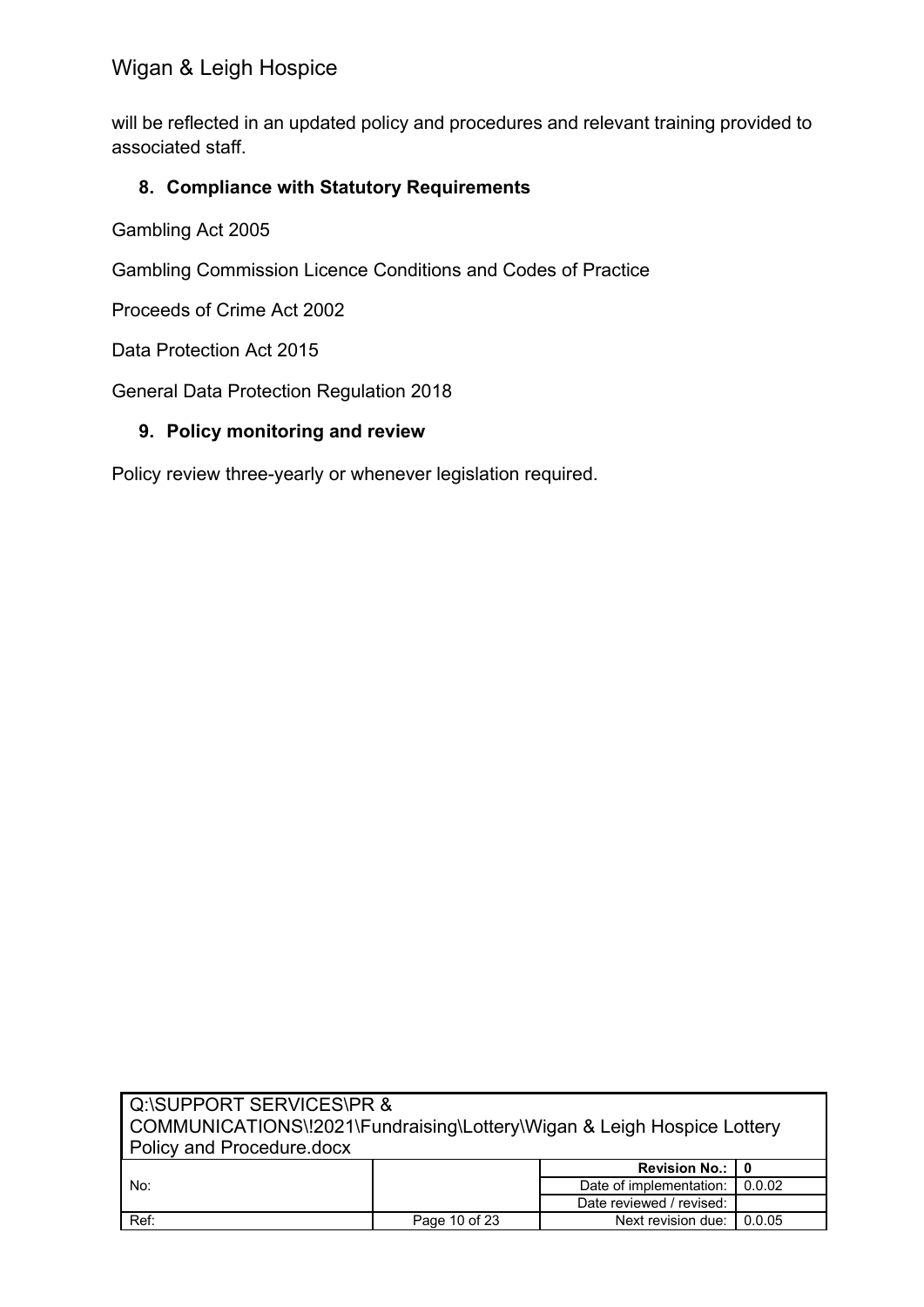#### **10.Policy review group**

Head of Income Generation Fundraising and Lottery Manager Head of Finance & Support Services Chief Executive

#### **11.Equality Impact Assessment Statement**

An Equality Impact Assessment has been carried out on this policy. The equality and equity aspects of this policy have been considered and, where necessary, addressed to ensure that the policy is legal, fair and equitable.

| Q:\SUPPORT SERVICES\PR &                                               |               |                          |        |  |
|------------------------------------------------------------------------|---------------|--------------------------|--------|--|
| COMMUNICATIONS\!2021\Fundraising\Lottery\Wigan & Leigh Hospice Lottery |               |                          |        |  |
| <b>Policy and Procedure docx</b>                                       |               |                          |        |  |
|                                                                        |               | Revision No.: 10         |        |  |
| No:                                                                    |               | Date of implementation:  | 0.0.02 |  |
|                                                                        |               | Date reviewed / revised: |        |  |
| Ref:                                                                   | Page 11 of 23 | Next revision due:       | 0.0.05 |  |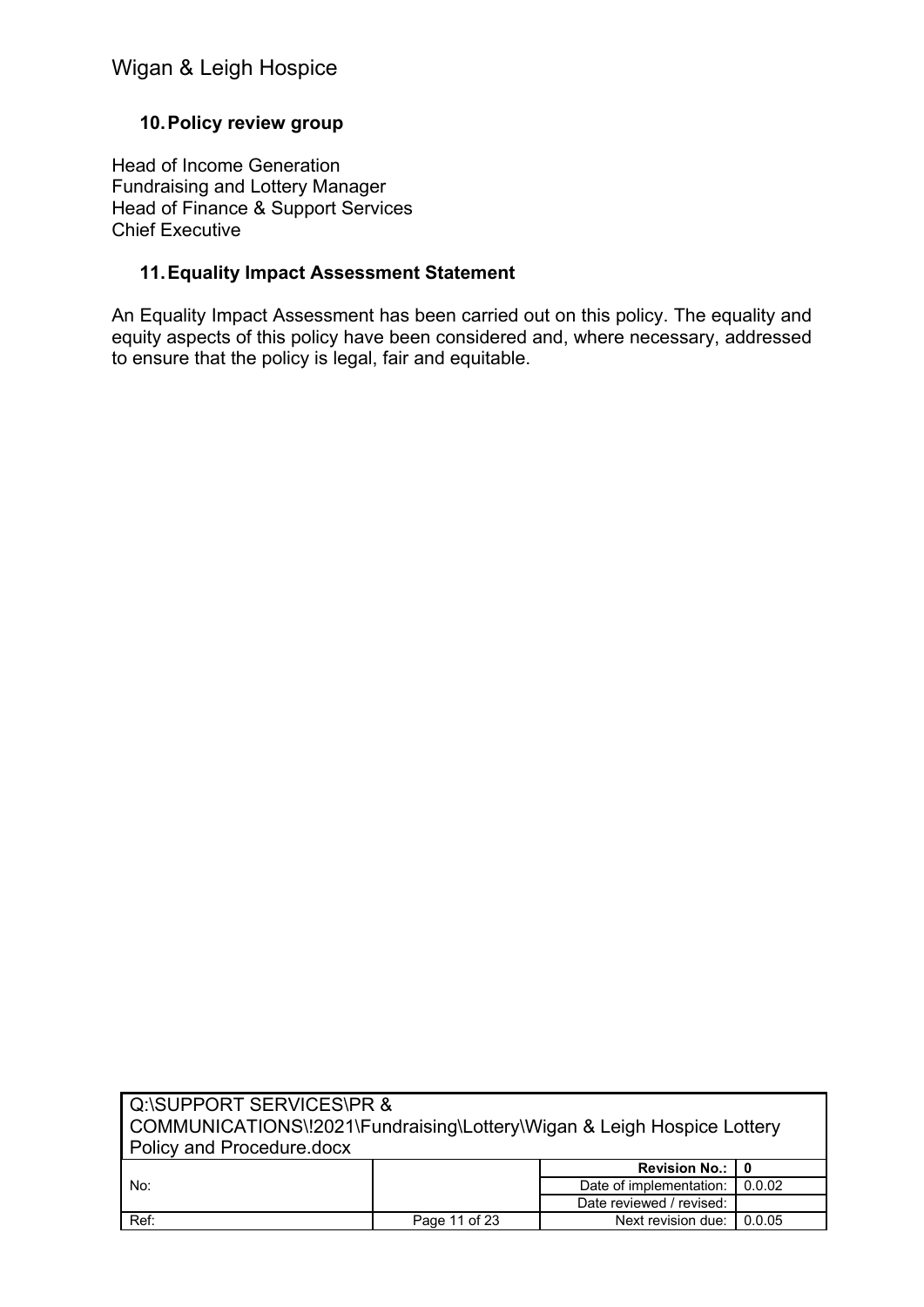## **APPENDIX 1**

## **Wigan and Leigh Hospice Lottery Terms and Conditions**

- Wigan and Leigh Hospice Lottery is licensed and regulated by the Gambling Commission under the Gambling Act (2005) [www.gamblingcommission.gov.uk.](http://www.gamblingcommission.gov.uk/)
- The responsible persons are Kate Gaynor (Head of Income Generation) and Sophie Cannon (Fundraising Manager) who can be contacted at the following address: The Lottery Office, Wigan and Leigh Hospice, Kildare Street, Hindley, Wigan WN2 3HZ.
- All profits from the Lottery will be used to fund work by Wigan and Leigh Hospice a Charitable Incorporated Organisation (Charity No 513400).
- These terms and conditions shall be construed in accordance with and governed by the laws of England and Wales.
- Lottery members will be notified 28 days prior to any changes to the terms and conditions before they come into effect.
- All members must be aged 16 years or over and a resident of Great Britain (not Northern Ireland). No person under this age is allowed by law to enter Wigan and Leigh Hospice Lottery. Any person found to be under 16 years of age will have their stake returned and automatically forfeits the right to any prize. If prizes have already been paid out, all reasonable attempts will be made to recover them.
- Members can pay their subscriptions by any of the following methods:
	- o By cash, cheque, postal order or debit card. A reminder letter is sent when £2 credit remains.
	- o By Direct Debit, or standing order either £4.34 monthly, £13 quarterly, £26 half yearly or £52 annually.
	- o Please note payments cannot be made via credit card.
- The above payment methods can be made via the following means; direct to the hospice, online via the hospice website, or over the phone by calling the hospice lottery office.

| Q:\SUPPORT SERVICES\PR &                                               |               |                    |        |  |  |  |
|------------------------------------------------------------------------|---------------|--------------------|--------|--|--|--|
| COMMUNICATIONS\!2021\Fundraising\Lottery\Wigan & Leigh Hospice Lottery |               |                    |        |  |  |  |
| Policy and Procedure.docx                                              |               |                    |        |  |  |  |
| Revision No.: 10                                                       |               |                    |        |  |  |  |
| Date of implementation: I<br>0.0.02<br>No:                             |               |                    |        |  |  |  |
| Date reviewed / revised:                                               |               |                    |        |  |  |  |
| Ref:                                                                   | Page 12 of 23 | Next revision due: | 0.0.05 |  |  |  |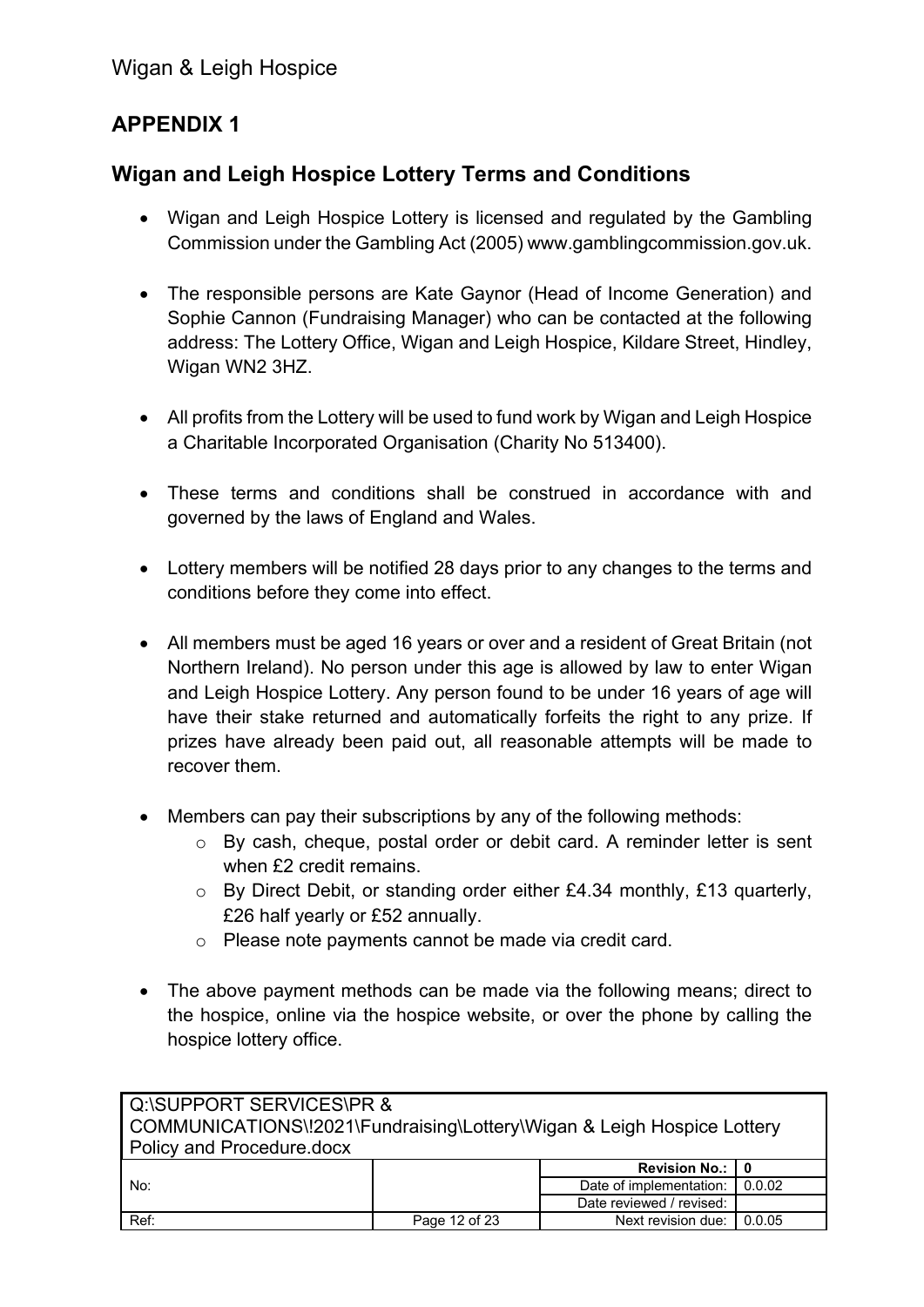- All members will receive a unique lottery number which is randomly selected by secure computer software for every £1 subscribed. Players may purchase more than one entry.
- The number of entries one person can make in any one week is restricted to 10, any requests above 5 we will contact as part of our commitment to social responsibility in gambling.
- All numbers will be entered into the draw on receipt of that week's subscription.
- It is the responsibility of the player to advise us of any corrections to or change of name, address or any other membership details deemed necessary. The Lottery office can be contacted at [lottery@wlh.org.uk](mailto:lottery@wlh.org.uk) or 01942 525566.
- The lottery draw will take place each Friday and the winning numbers will be randomly selected using approved lottery software. In the case that the Friday draw is on a bank holiday, the draw will take place the day before.
- Prize winners will be notified in writing within 7 working days of the draw date, if address details have been provided. Prize money will be sent by cheque within 7 working days. The winners will be published on a weekly result sheet displayed in the Hospice main reception and available to download on the Hospice website [www.wlh.org.uk.](http://www.wlh.org.uk/) If we don't have address details for the winners, it is the player's responsibility to get in touch and claim the winnings within six months.
- The result of each draw is final and no correspondence will be entered into.
- Weekly Prizes; 1st prize  $-$  £1,000 2nd Prize  $-$  £250 3rd Prize  $-$  £100 4th Prize  $-$  £75 5<sup>th</sup> Prize – £50 6<sup>th</sup> Prize – x5 £25 7<sup>th</sup> Prize – x20 £10. Total weekly prize pot – £1,800. Total number of weekly winners – 30.
- Twice a year the Hospice Lottery will promote a 'Bumper Draw' in which the 1st prize is increased to £3,000. All other prizes for that week's draw will remain as above. As a weekly lottery player you will automatically be entered into the 'Bumper Draw', however additional single tickets can be purchased. Please see 'Bumper Draw' Terms and Conditions for more information.

| Q:\SUPPORT SERVICES\PR &                |                                                                        |                          |        |  |  |  |
|-----------------------------------------|------------------------------------------------------------------------|--------------------------|--------|--|--|--|
|                                         | COMMUNICATIONS\!2021\Fundraising\Lottery\Wigan & Leigh Hospice Lottery |                          |        |  |  |  |
| <b>Policy and Procedure.docx</b>        |                                                                        |                          |        |  |  |  |
| Revision No.:   0                       |                                                                        |                          |        |  |  |  |
| Date of implementation: 1 0.0.02<br>No: |                                                                        |                          |        |  |  |  |
|                                         |                                                                        | Date reviewed / revised: |        |  |  |  |
| Ref:                                    | Page 13 of 23                                                          | Next revision due:       | 0.0.05 |  |  |  |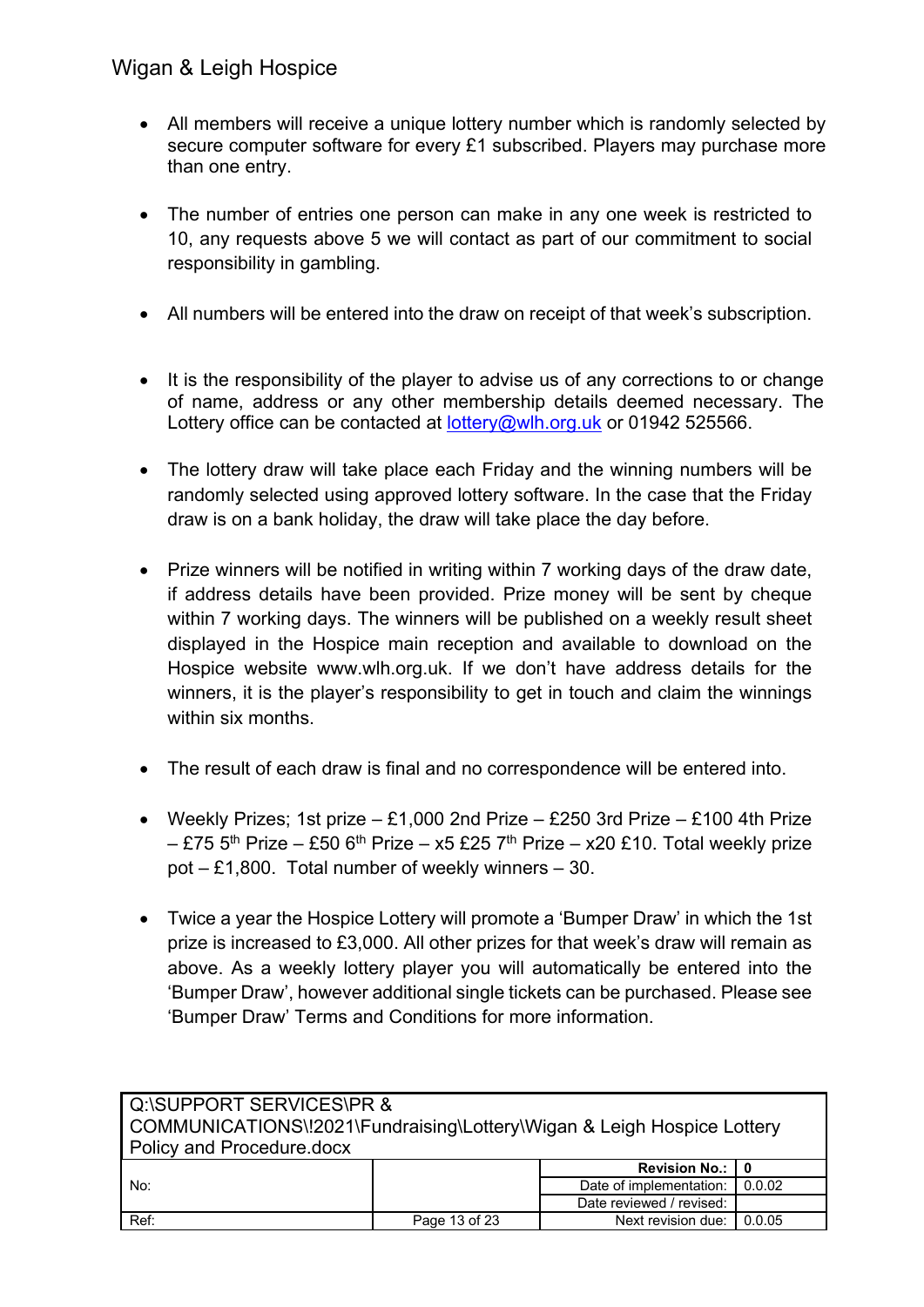- The Hospice Lottery may conduct additional raffles and the terms and conditions for these campaigns will be advertised in accordance to the marketing for this draw. Cancellation of entry into the raffles is the player's responsibility and any monies paid in advance are not refundable. Please advise us in writing if you wish to cancel your entry into the raffle draws.
- The Hospice will comply with all data protection requirements and protect our members' personal data. Please note that Wigan and Leigh Hospice Lottery will not accept liability for the loss, theft or delay in any communication sent by post, email or for any delays in the banking system.
- The Hospice reserves the right to refuse an application, or to cancel an existing subscription at its absolute discretion. Any such rejection or cancellation may be reconsidered on submission of a written appeal to the Head of Income Generation within 7 days. The decision of the Head of Income Generation will be final.
- There are no alternatives to any prizes and no interest is payable. Prizes will be sent within seven days to the player's postal address. Players should contact the Hospice Lottery Office, either by phone, post or email, with change of address details. Any winner's cheques which are returned to the Hospice and undelivered by Royal Mail will be marked on the player's record. Winnings can be claimed up to 6 months after the draw date.
- Customer funds are kept in accounts separate from business accounts but they would form part of the assets of the business in the event of insolvency.
- Once a player has cancelled their membership, their remaining credit will allow them to play until their subscription is less than the weekly membership fee. Any income less than the weekly membership fee will be donated back to the Hospice unless the members requests a refund in writing enclosing a SAE within 14 days of their cancellation.
- When a Wigan and Leigh Hospice Lottery player is deceased their membership is automatically cancelled once the lottery office is notified. If money for the deceased is still received, the money will be added to the players account but not entered into the draw. The next of kin or executor will then have the option to request the transfer of the lottery number into a new name, the cancellation

| Q:\SUPPORT SERVICES\PR &                                               |               |                          |        |  |  |
|------------------------------------------------------------------------|---------------|--------------------------|--------|--|--|
| COMMUNICATIONS\!2021\Fundraising\Lottery\Wigan & Leigh Hospice Lottery |               |                          |        |  |  |
| <b>Policy and Procedure.docx</b>                                       |               |                          |        |  |  |
| <b>Revision No.:  </b>                                                 |               |                          |        |  |  |
| No:                                                                    |               | Date of implementation:  | 0.0.02 |  |  |
|                                                                        |               | Date reviewed / revised: |        |  |  |
| Ref:                                                                   | Page 14 of 23 | Next revision due:       | 0.0.05 |  |  |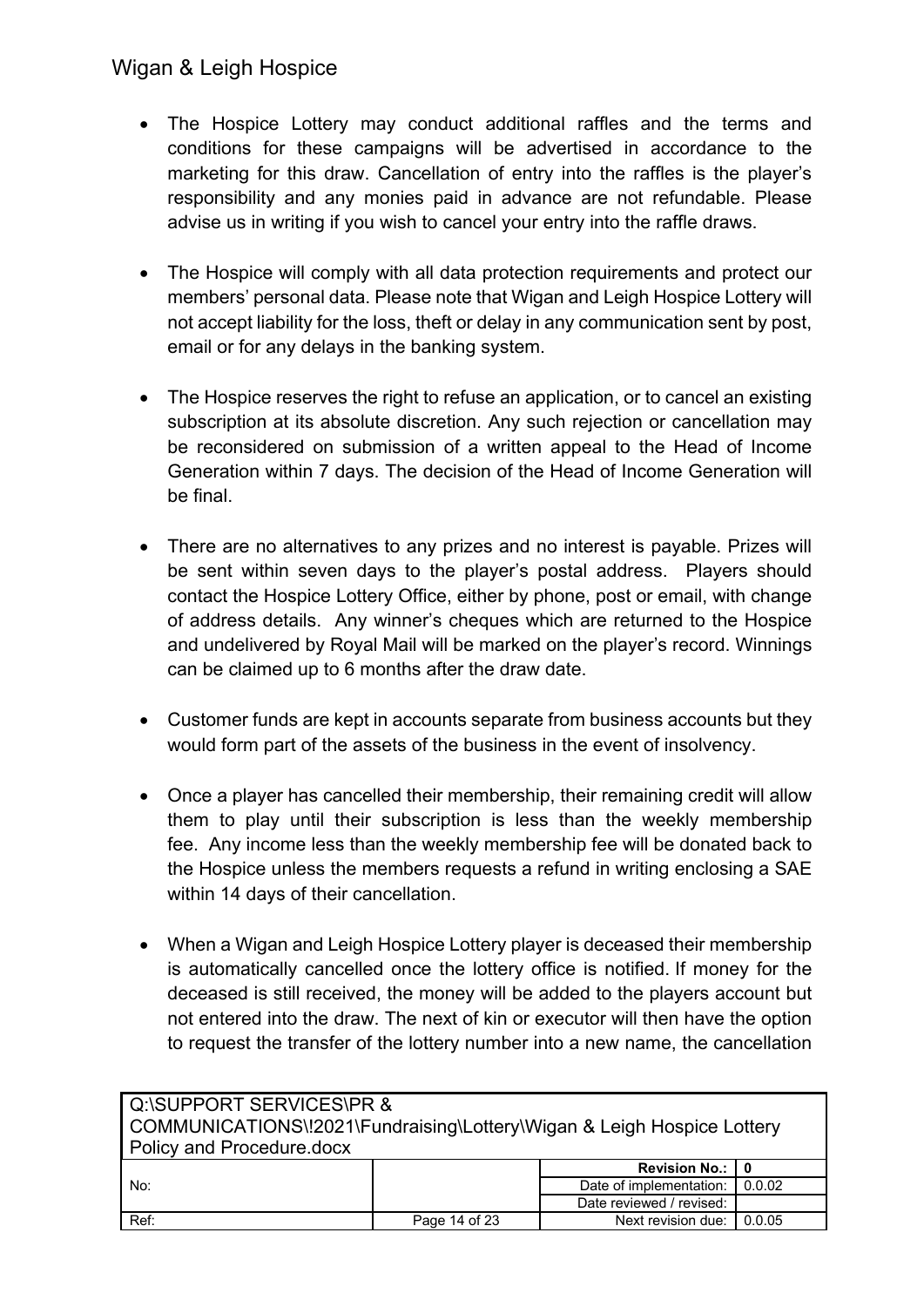and refund of any remaining credit or the cancellation and donation of any remaining credit to the Hospice.

- Any remaining credit in a deceased or cancelled lottery player's account that is not claimed within 90 days will automatically be treated as a donation to Wigan and Leigh Hospice.
- Any winning cheques that are not cashed after 6 months from the date of issue will be deemed cancelled and the money donated back to Wigan and Leigh Hospice.
- Wigan and Leigh is committed to protecting your privacy. By purchasing a lottery membership or raffle ticket you consent to the collection and processing of your personal details by us. Data collected from you is used lawfully in accordance with the GDPR legislation and with Wigan and Leigh Privacy Policy.
- Any member has the right to access the information held about them. To obtain this information, please contact Wigan and Leigh Hospice in writing.
- Wigan and Leigh Hospice supports responsible gambling and is a member of the Hospice Lotteries Association, which on behalf of its members makes a financial contribution towards GAMCARE, the leading organisation that provides practical help to problem gamblers. More information can be found at: [www.gamcare.org.uk.](http://www.gamcare.org.uk/) Further support can also be found on the Gamble Aware website [www.gambleaware.co.uk.](http://www.gambleaware.co.uk/) The Hospice reserves the right to disqualify any entrant if it has reasonable grounds to believe the entrant is suspected of having problems with gambling.
- If you believe you may have a problem with gambling, you can complete a selfexclusion form found on our website. Please submit this form to the Hospice Lottery office so we can remove you from the weekly lottery draw. Players who choose to self-exclude will not be able to re-join the lottery for a minimum of six months and will be removed from all gambling related marketing.
- Wigan and Leigh Hospice shall not be liable to you in contract, tort, and negligence or otherwise for any indirect or consequential loss suffered by you in relation to your participation in the Lottery (including loss of the opportunity to enter the Lottery and/or the chance of winning a prize).

| Q:\SUPPORT SERVICES\PR &                 |                                                                        |                          |        |  |  |  |
|------------------------------------------|------------------------------------------------------------------------|--------------------------|--------|--|--|--|
|                                          | COMMUNICATIONS\!2021\Fundraising\Lottery\Wigan & Leigh Hospice Lottery |                          |        |  |  |  |
| <b>Policy and Procedure.docx</b>         |                                                                        |                          |        |  |  |  |
| <b>Revision No.:  </b>                   |                                                                        |                          |        |  |  |  |
| Date of implementation:<br>0.0.02<br>No: |                                                                        |                          |        |  |  |  |
|                                          |                                                                        | Date reviewed / revised: |        |  |  |  |
| Ref:                                     | Page 15 of 23                                                          | Next revision due:       | 0.0.05 |  |  |  |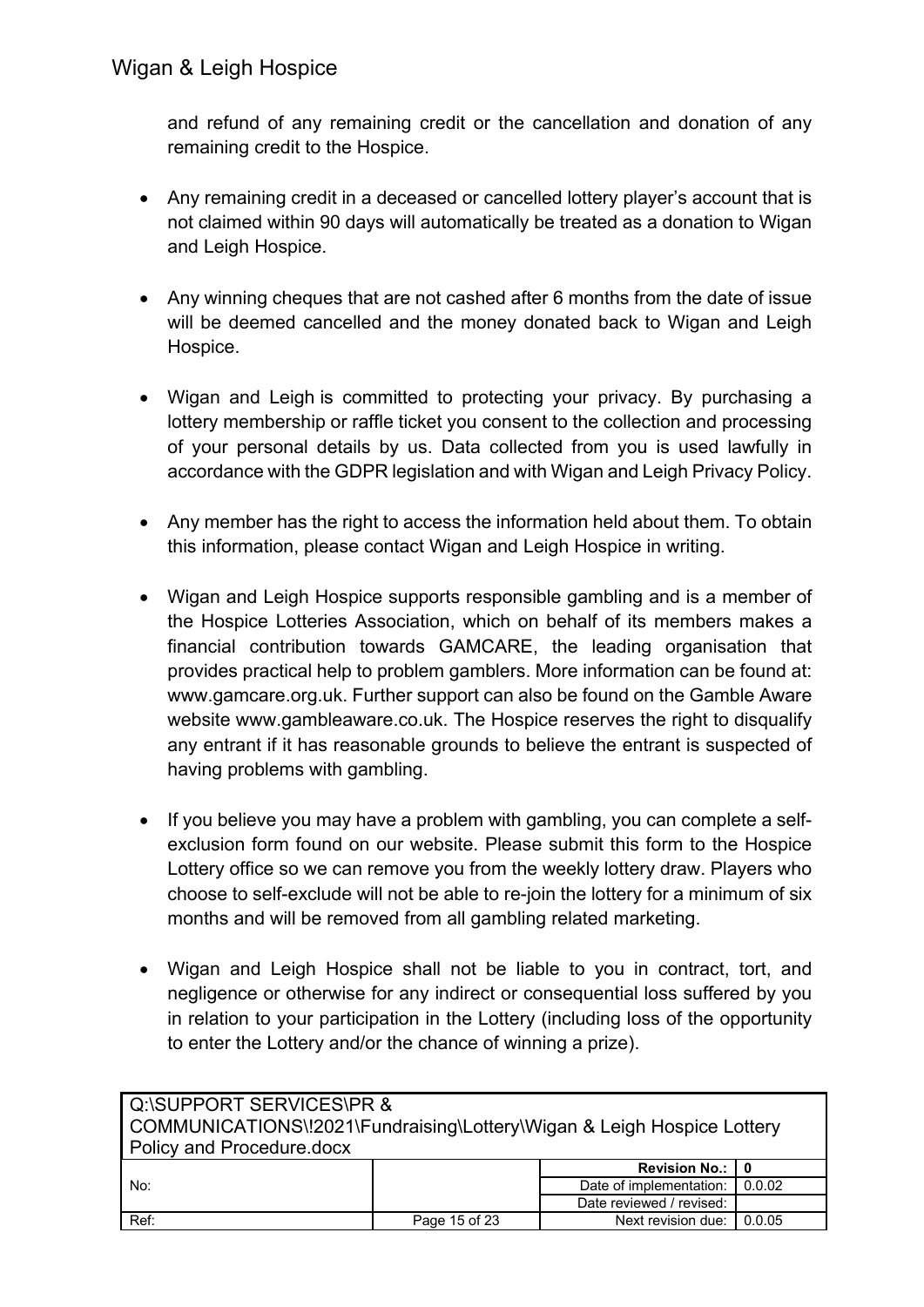- All complaints and disputes will be dealt with in accordance with our policy, a copy of which is available from the Lottery Office. In the event that a complaint or dispute cannot be resolved then it will be referred to arbitration. As a member of the Hospice Lotteries Association this will be the "Independent Betting Adjudication Service" (IBAS).
- A copy of these terms & conditions may be obtained by sending a stamped addressed envelope to Wigan and Leigh Hospice. Alternatively they are available online at [www.wlh.org.uk.](http://www.wlh.org.uk/)

| <b>I</b> Q:\SUPPORT SERVICES\PR &<br>COMMUNICATIONS\!2021\Fundraising\Lottery\Wigan & Leigh Hospice Lottery<br>Policy and Procedure docx |               |                          |        |  |  |
|------------------------------------------------------------------------------------------------------------------------------------------|---------------|--------------------------|--------|--|--|
| Revision No.:   0                                                                                                                        |               |                          |        |  |  |
| No:                                                                                                                                      |               | Date of implementation:  | 0.0.02 |  |  |
|                                                                                                                                          |               | Date reviewed / revised: |        |  |  |
| Ref:                                                                                                                                     | Page 16 of 23 | Next revision due:       | 0.0.05 |  |  |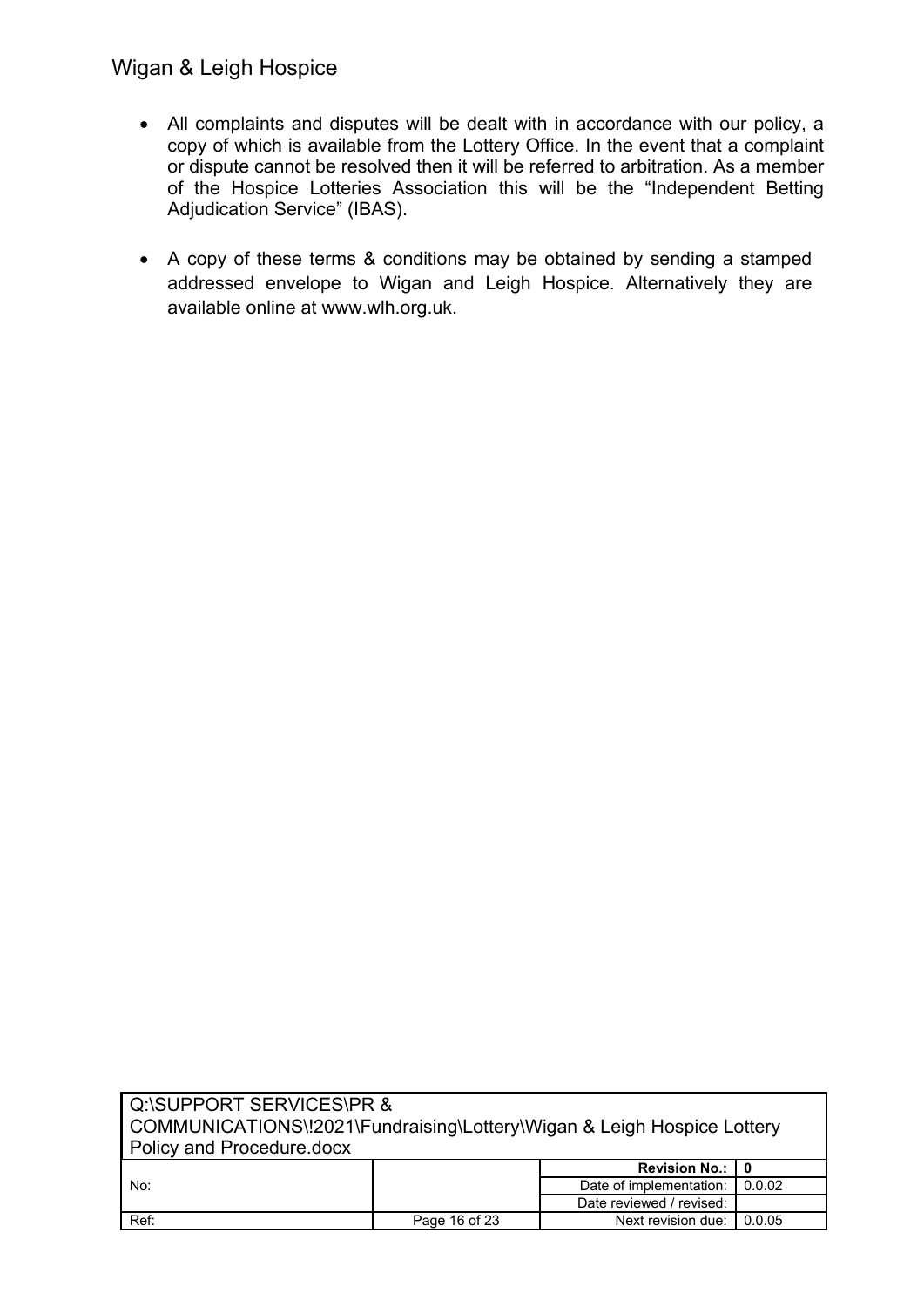## **APPENDIX 2**

# **Wigan and Leigh Hospice Lottery Risk Assessment**

Risk assessment

Department: Lottery **Assessment carried out by: Kate Gaynor** – Head of Income Generation

Date assessment was carried out: 15.02.2021

| What are the<br>hazards?                         | Who might<br>be harmed<br>and how?                                                                                        | What are you<br>control the<br>risks?                                                                                                                                                                                                                 | already doing to                                        | What further<br>action do you<br>need to take to<br>control the risks?                             | Who needs to<br>carry out the<br>action?                                                                                         | When is<br>the action<br>needed by?                 | Done                  |
|--------------------------------------------------|---------------------------------------------------------------------------------------------------------------------------|-------------------------------------------------------------------------------------------------------------------------------------------------------------------------------------------------------------------------------------------------------|---------------------------------------------------------|----------------------------------------------------------------------------------------------------|----------------------------------------------------------------------------------------------------------------------------------|-----------------------------------------------------|-----------------------|
| Children and<br>vulnerable<br>people<br>gambling | Children &<br>vulnerable<br>people<br>gambling<br>illegally or<br>without full<br>knowledge of<br>what they are<br>doing. | Social<br>responsibility<br>policy in place.<br>Age<br>confirmation on<br>applications<br>forms.                                                                                                                                                      |                                                         | Age restriction<br>clearly publicised<br>in all lottery<br>comms and<br>promotion.                 | Anyone who<br>promotes the<br>$lottery -$<br>Fundraising &<br>Lottery<br>Manager,<br>Lottery<br>Assistant, PR<br>& Comms<br>Lead | On-going                                            | 15.02.2021<br>onwards |
| Players unclear<br>about lottery<br>processes    | Players and<br>potential<br>players                                                                                       | T&Cs easily<br>accessible on<br>lottery page of<br>Clear comms<br>produced to<br>Hospice staff<br>available via<br>to answer<br>queries.<br>Reputable<br>canvassing<br>company used,<br>also employed<br>by neighbouring<br>hospice lottery<br>teams. | Hospice website.<br>promote lottery.<br>email and phone | Continue to<br>review comms<br>and make<br>improvements to<br>leaflet and<br>website as<br>needed. | All staff                                                                                                                        | Ongoing                                             | 15.02.2021<br>onwards |
|                                                  | Q:\SUPPORT SERVICES\PR &<br>Policy and Procedure.docx                                                                     |                                                                                                                                                                                                                                                       |                                                         | COMMUNICATIONS\!2021\Fundraising\Lottery\Wigan & Leigh Hospice Lottery                             |                                                                                                                                  |                                                     |                       |
|                                                  |                                                                                                                           |                                                                                                                                                                                                                                                       |                                                         |                                                                                                    |                                                                                                                                  | <b>Revision No.:</b>                                | $\mathbf{0}$          |
| No:                                              |                                                                                                                           |                                                                                                                                                                                                                                                       |                                                         |                                                                                                    |                                                                                                                                  | Date of implementation:<br>Date reviewed / revised: | 0.0.02                |
|                                                  |                                                                                                                           |                                                                                                                                                                                                                                                       |                                                         |                                                                                                    |                                                                                                                                  |                                                     |                       |
| Ref:                                             |                                                                                                                           |                                                                                                                                                                                                                                                       |                                                         | Page 17 of 23                                                                                      |                                                                                                                                  | Next revision due:                                  | 0.0.05                |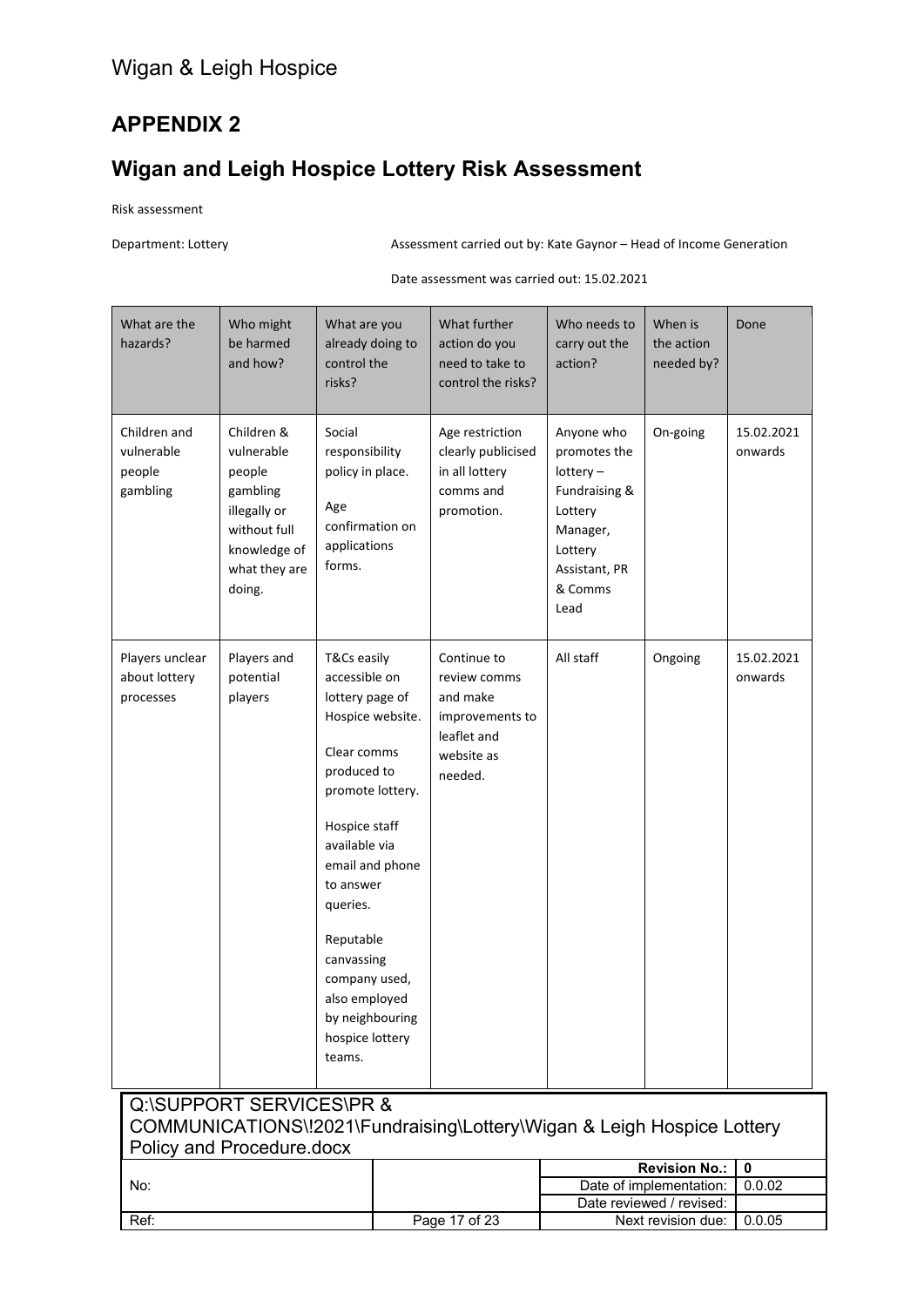| Lottery being<br>used for<br>unlawful<br>purpose   | General<br>public and<br>players                      | Weekly players<br>may purchase a<br>maximum of 5<br>numbers.<br>single tickets to<br>be purchased.<br>Permission to<br>purchase more<br>than 50 single<br>tickets must be<br>granted by<br>Fundraising &<br>Lottery<br>Manager.<br>Majority of<br>payments<br>received by<br>Standing Order,<br>few cash | No more than 50<br>payments made. | If a suspicious<br>activity is<br>identified it<br>should be<br>reported to the<br><b>National Crime</b><br>Agency by<br>completing a<br>Suspicious<br><b>Activity Report</b><br>(SAR) online.<br>Once a SAR has<br>been completed<br>the unique<br>reference<br>number should<br>be provided to<br>the Commission. | Service<br>Manager at<br>time<br>suspicious<br>activity is<br>identified.                                             | When<br>identified.                             | N/A                 |
|----------------------------------------------------|-------------------------------------------------------|----------------------------------------------------------------------------------------------------------------------------------------------------------------------------------------------------------------------------------------------------------------------------------------------------------|-----------------------------------|---------------------------------------------------------------------------------------------------------------------------------------------------------------------------------------------------------------------------------------------------------------------------------------------------------------------|-----------------------------------------------------------------------------------------------------------------------|-------------------------------------------------|---------------------|
| Problem<br>gamblers<br>opening lottery<br>account. | Problem<br>gamblers                                   | Guidance<br>displayed on<br>website.<br>Self-exclusion<br>available.<br>Signposting to<br>gambling<br>support<br>organisations.<br>Social<br>responsibility in<br>gambling policy<br>in place.                                                                                                           |                                   | Ongoing<br>awareness<br>raising and<br>training of lottery<br>staff.                                                                                                                                                                                                                                                | All lottery<br>staff                                                                                                  | When<br>identified                              | N/A                 |
| Operating<br>outside of<br>licence<br>agreement    | All associated<br>with Hospice<br>lottery             | Staff to have<br>access to<br>appropriate<br>training and<br>information.<br>Member of the<br>Hospice                                                                                                                                                                                                    |                                   | Training to be<br>attended by all<br>staff linked to<br>the delivery of<br>the Hospice<br>lottery.                                                                                                                                                                                                                  | Regular<br>training to be<br>arranged by<br>line manager<br>with annual<br>competency<br>assessment.<br>Staff able to | Ongoing                                         | 15.02.21<br>onwards |
|                                                    | Q:\SUPPORT SERVICES\PR &<br>Policy and Procedure.docx |                                                                                                                                                                                                                                                                                                          |                                   | COMMUNICATIONS\!2021\Fundraising\Lottery\Wigan & Leigh Hospice Lottery                                                                                                                                                                                                                                              |                                                                                                                       |                                                 | $\mathbf 0$         |
| No:                                                |                                                       |                                                                                                                                                                                                                                                                                                          |                                   |                                                                                                                                                                                                                                                                                                                     |                                                                                                                       | <b>Revision No.:</b><br>Date of implementation: | 0.0.02              |
|                                                    |                                                       |                                                                                                                                                                                                                                                                                                          |                                   |                                                                                                                                                                                                                                                                                                                     |                                                                                                                       | Date reviewed / revised:                        |                     |
| Ref:                                               |                                                       |                                                                                                                                                                                                                                                                                                          |                                   | Page 18 of 23                                                                                                                                                                                                                                                                                                       |                                                                                                                       | Next revision due:                              | 0.0.05              |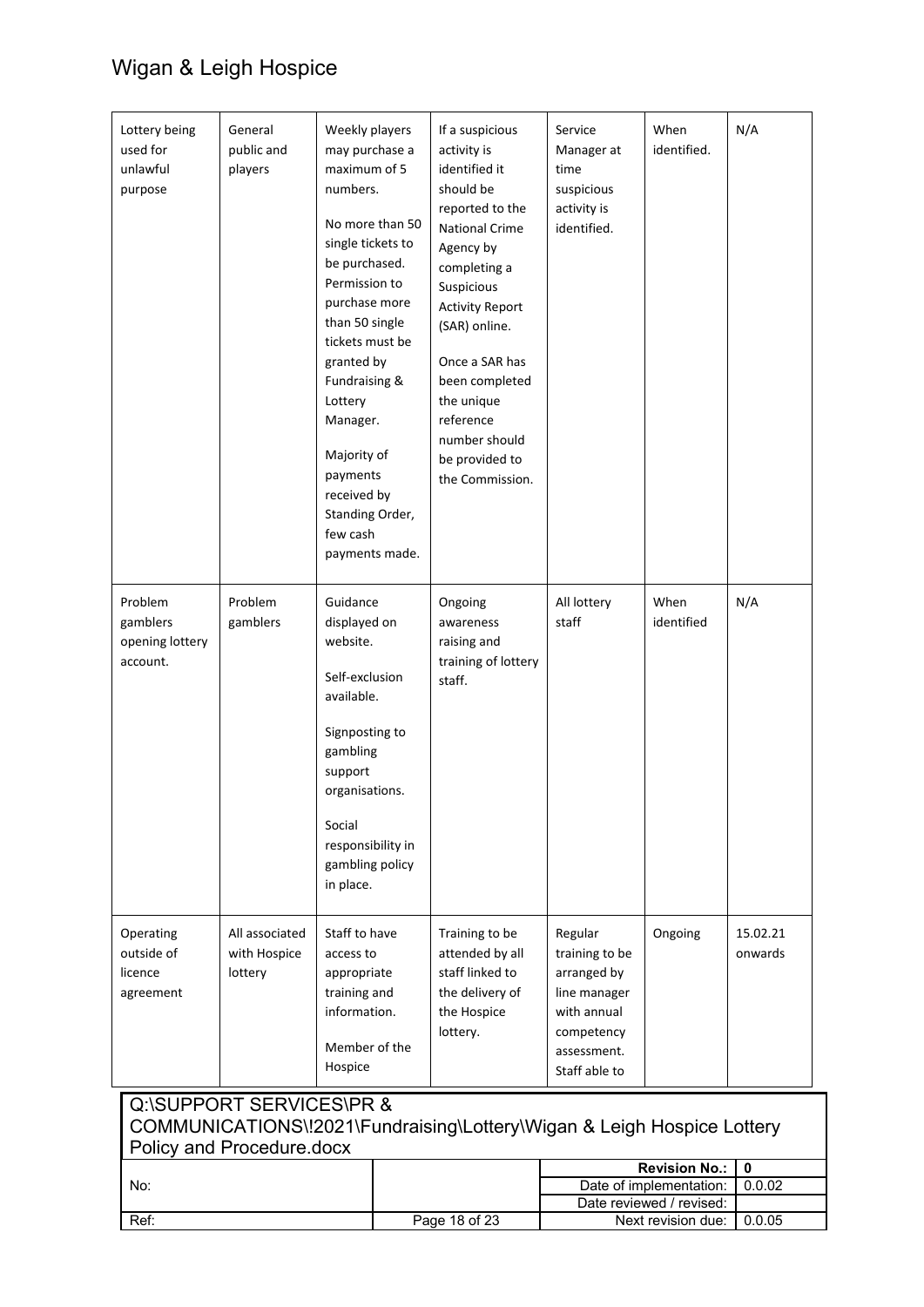|                                        |                                      | Lotteries<br>Association.                                                                                                                                                                                                                                                                                            |                                                                            | speak to their<br>line manager<br>if they need<br>assistance.                  |         |                     |
|----------------------------------------|--------------------------------------|----------------------------------------------------------------------------------------------------------------------------------------------------------------------------------------------------------------------------------------------------------------------------------------------------------------------|----------------------------------------------------------------------------|--------------------------------------------------------------------------------|---------|---------------------|
| Winners chosen<br>unfairly             | Players                              | Winning<br>numbers chosen<br>electronically by<br>donor database<br>(Donorflex).<br>Database used<br>by other<br>Hospices and<br>known to the<br>Commission.                                                                                                                                                         | Ensure continued<br>use of an<br>approved lottery<br>software<br>supplier. | Head of<br>Income<br>Generation.                                               | Ongoing | 15.02.21<br>onwards |
| Cash security<br>and<br>accountability | Players &<br>hospice<br>(reputation) | Limited number<br>of cash/cheque<br>players now as<br>most pay by<br>standing order.<br>Cash / cheques<br>handled in line<br>with hospice<br>cash handling<br>policy. All cash /<br>cheques<br>receipted and<br>recorded on day<br>of acceptance.<br>Stored in locked<br>safe for onward<br>transmission to<br>bank. | Ongoing<br>awareness<br>raising and<br>training of lottery<br>staff.       | Head of<br>Income<br>Generation<br>and<br>Fundraising &<br>Lottery<br>Manager. | Ongoing | 15.02.21<br>onwards |

APPENDIX 3

# **Wigan and Leigh Hospice Lottery Bumper Draw Terms and conditions**

• Wigan and Leigh Hospice Lottery is licensed and regulated by the Gambling Commission under the Gambling Act (2005) [www.gamblingcommission.gov.uk.](http://www.gamblingcommission.gov.uk/)

| Q:\SUPPORT SERVICES\PR &                                               |               |                    |        |  |                          |
|------------------------------------------------------------------------|---------------|--------------------|--------|--|--------------------------|
| COMMUNICATIONS\!2021\Fundraising\Lottery\Wigan & Leigh Hospice Lottery |               |                    |        |  |                          |
| Policy and Procedure.docx                                              |               |                    |        |  |                          |
| <b>Revision No.: I</b><br>Date of implementation:<br>0.0.02<br>No:     |               |                    |        |  |                          |
|                                                                        |               |                    |        |  | Date reviewed / revised: |
| Ref:                                                                   | Page 19 of 23 | Next revision due: | 0.0.05 |  |                          |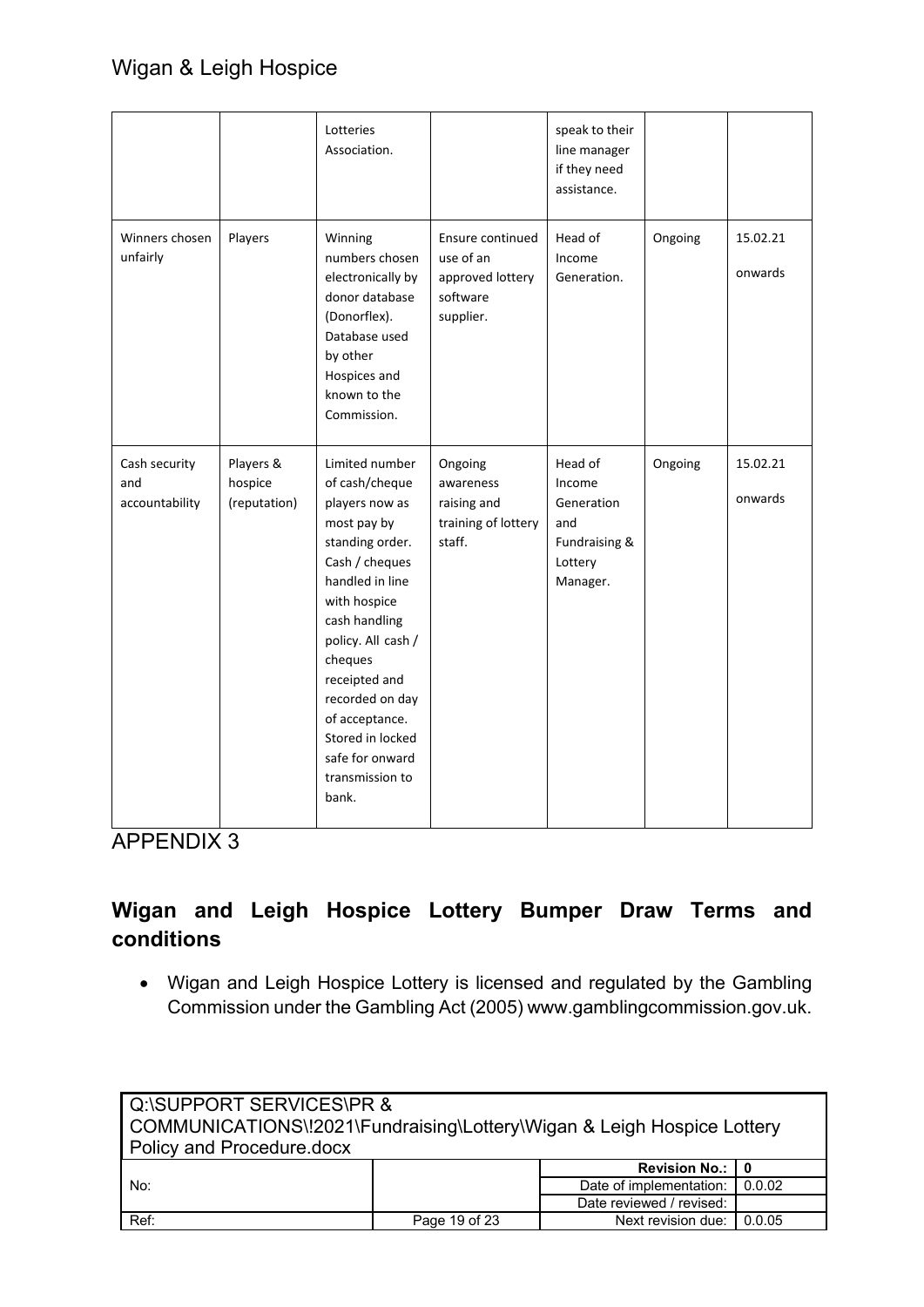- The responsible persons are Kate Gaynor (Head of Income Generation) and Sophie Cannon (Fundraising Manager) who can be contacted at the following address: The Lottery Office, Wigan and Leigh Hospice, Kildare Street, Hindley, Wigan WN2 3HZ.
- All profits from the Lottery will be used to fund work by Wigan and Leigh Hospice a Charitable Incorporated Organisation (Charity No 513400).
- These terms and conditions shall be construed in accordance with and governed by the laws of England and Wales.
- Lottery members will be notified 28 days prior to any changes to the terms and conditions before they come into effect.
- All members must be aged 16 years or over and a resident of Great Britain (not Northern Ireland). No person under this age is allowed by law to enter Wigan and Leigh Hospice Lottery. Any person found to be under 16 years of age will have their stake returned and automatically forfeits the right to any prize. If prizes have already been paid out, all reasonable attempts will be made to recover them.
- Weekly Lottery members will automatically be entered into the 'Bumper Draw'.
- Entry can be made into the 'Bumper Draw' by any supporter. Players can purchase single tickets to the 'Bumper Draw' by any of the following methods:
	- o By cash, cheque, postal order or debit card.
	- o Please note payments cannot be made via credit card.
- When a 'Bumper Draw' is taking place, there will be a deadline for single ticket entries one week before the draw date that will be stated on the tickets. Any payments received after the deadline date stated, will be treated as a donation to Wigan & Leigh Hospice.
- All single tickets are given a unique lottery number which is clearly printed on the ticket and stub. Players may purchase more than one entry, if ticket purchases exceed 300, approval from Head of Income Generation must be sought.

| Q:\SUPPORT SERVICES\PR &                |                                                                        |                          |        |  |  |  |
|-----------------------------------------|------------------------------------------------------------------------|--------------------------|--------|--|--|--|
|                                         | COMMUNICATIONS\!2021\Fundraising\Lottery\Wigan & Leigh Hospice Lottery |                          |        |  |  |  |
| <b>Policy and Procedure.docx</b>        |                                                                        |                          |        |  |  |  |
| Revision No.:   0                       |                                                                        |                          |        |  |  |  |
| Date of implementation: 1 0.0.02<br>No: |                                                                        |                          |        |  |  |  |
|                                         |                                                                        | Date reviewed / revised: |        |  |  |  |
| Ref:                                    | Page 20 of 23                                                          | Next revision due:       | 0.0.05 |  |  |  |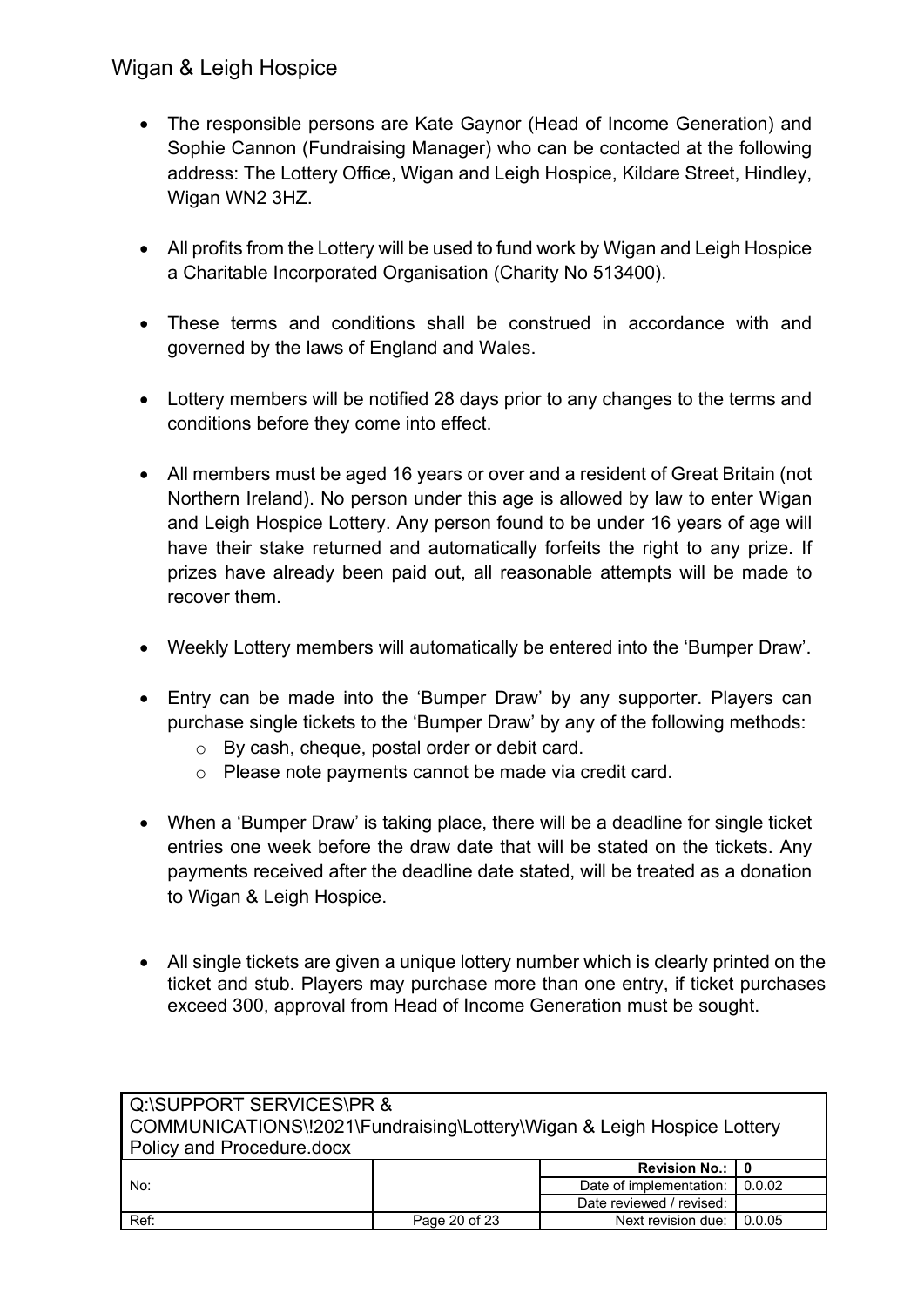- It is the responsibility of the player to advise us of any corrections to or change of name, address or any other membership details deemed necessary. The Lottery office can be contacted at [lottery@wlh.org.uk](mailto:lottery@wlh.org.uk) or 01942 525566.
- The lottery 'Bumper draw' will take place on a specified date which will be communicated on the tickets and on our website. The winning numbers will be randomly selected using approved lottery software.
- Prize winners will be notified in writing within 7 working days of the draw date, if address details have been provided. Prize money will be sent by cheque within 7 working days. The winners will be published on a weekly result sheet displayed in the Hospice main reception and available to download on the Hospice website [www.wlh.org.uk.](http://www.wlh.org.uk/) If we don't have address details for the winners, it is the player's responsibility to get in touch and claim the winnings within six months.
- The result of each draw is final and no correspondence will be entered into.
- 'Bumper Draw' Prizes; 1st prize £3,000 2nd Prize £250 3rd Prize £100 4th Prize – £75 5<sup>th</sup> Prize – £50 6<sup>th</sup> Prize – x5 £25 7<sup>th</sup> Prize – x20 £10. Total weekly prize pot – £1,800. Total number of 'Bumper Draw' winners – 30.
- The Hospice Lottery may conduct additional raffles and the terms and conditions for these campaigns will be advertised in accordance to the marketing for this draw. Cancellation of entry into the raffles is the player's responsibility and any monies paid in advance are not refundable. Please advise us in writing if you wish to cancel your entry into the raffle draws.
- The Hospice will comply with all data protection requirements and protect our members' personal data. Please note that Wigan and Leigh Hospice Lottery will not accept liability for the loss, theft or delay in any communication sent by post, email or for any delays in the banking system.
- The Hospice reserves the right to refuse sale of single tickets at its absolute discretion. Any such rejection or cancellation may be reconsidered on submission of a written appeal to the Head of Income Generation within 7 days. The decision of the Head of Income Generation will be final.

| Q:\SUPPORT SERVICES\PR &<br>COMMUNICATIONS\!2021\Fundraising\Lottery\Wigan & Leigh Hospice Lottery<br>Policy and Procedure.docx |               |                          |        |  |
|---------------------------------------------------------------------------------------------------------------------------------|---------------|--------------------------|--------|--|
| <b>Revision No.: I</b>                                                                                                          |               |                          |        |  |
| Date of implementation:<br>0.0.02<br>No:                                                                                        |               |                          |        |  |
|                                                                                                                                 |               | Date reviewed / revised: |        |  |
| Ref:                                                                                                                            | Page 21 of 23 | Next revision due:       | 0.0.05 |  |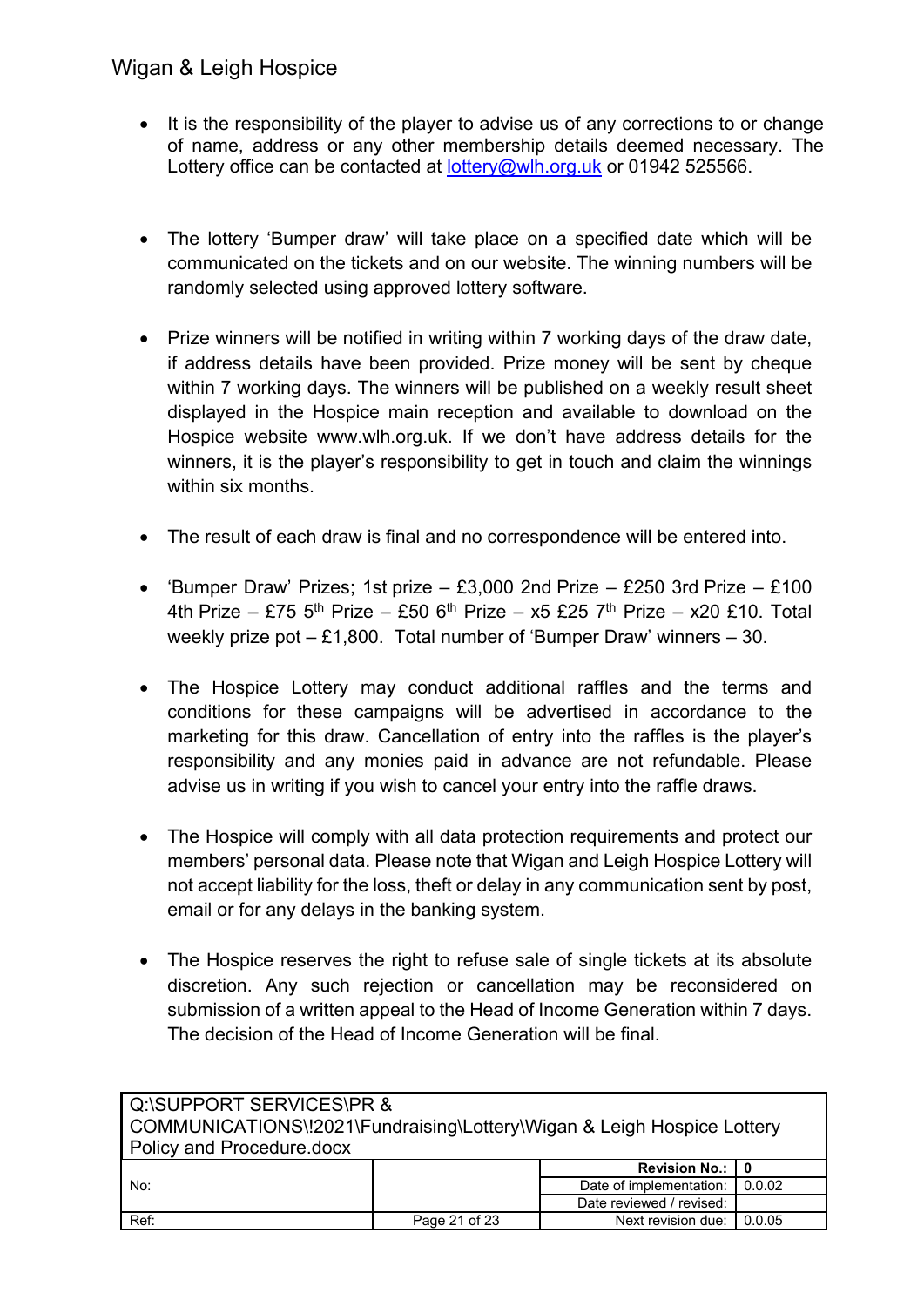- There are no alternatives to any prizes and no interest is payable. Prizes will be sent within seven days to the player's postal address. Players should contact the Hospice Lottery Office, either by phone, post or email, with change of address details. Any winner's cheques which are returned to the Hospice and undelivered by Royal Mail will be marked on the player's record. Winnings can be claimed up to 6 months after the draw date.
- Customer funds are kept in accounts separate from business accounts but they would form part of the assets of the business in the event of insolvency.
- Any winning cheques that are not cashed after 6 months from the date of issue will be deemed cancelled and the money donated back to Wigan and Leigh Hospice.
- Wigan and Leigh is committed to protecting your privacy. By purchasing a single ticket you consent to the processing of your personal details by us. Data collected from you is used lawfully in accordance with the GDPR legislation and with Wigan and Leigh Privacy Policy.
- Any member has the right to access the information held about them. To obtain this information, please contact Wigan and Leigh Hospice in writing.
- Wigan and Leigh Hospice supports responsible gambling and is a member of the Hospice Lotteries Association, which on behalf of its members makes a financial contribution towards GAMCARE, the leading organisation that provides practical help to problem gamblers. More information can be found at: [www.gamcare.org.uk.](http://www.gamcare.org.uk/) Further support can also be found on the Gamble Aware website [www.gambleaware.co.uk.](http://www.gambleaware.co.uk/) The Hospice reserves the right to disqualify any entrant if it has reasonable grounds to believe the entrant is suspected of having problems with gambling.
- If you believe you may have a problem with gambling, you can complete a selfexclusion form found on our website. Please submit this form to the Hospice Lottery office so we can remove you from the 'Bumper draw'. Players who choose to self-exclude will not be able to participate in any aspect of the Hospice lottery for a minimum of six months and will be removed from all gambling related marketing.

| Q:\SUPPORT SERVICES\PR &  |                                                                        |                          |        |  |  |
|---------------------------|------------------------------------------------------------------------|--------------------------|--------|--|--|
|                           | COMMUNICATIONS\!2021\Fundraising\Lottery\Wigan & Leigh Hospice Lottery |                          |        |  |  |
| Policy and Procedure.docx |                                                                        |                          |        |  |  |
| <b>Revision No.:  </b>    |                                                                        |                          |        |  |  |
| No:                       |                                                                        | Date of implementation:  | 0.0.02 |  |  |
|                           |                                                                        | Date reviewed / revised: |        |  |  |
| Ref:                      | Page 22 of 23                                                          | Next revision due:       | 0.0.05 |  |  |